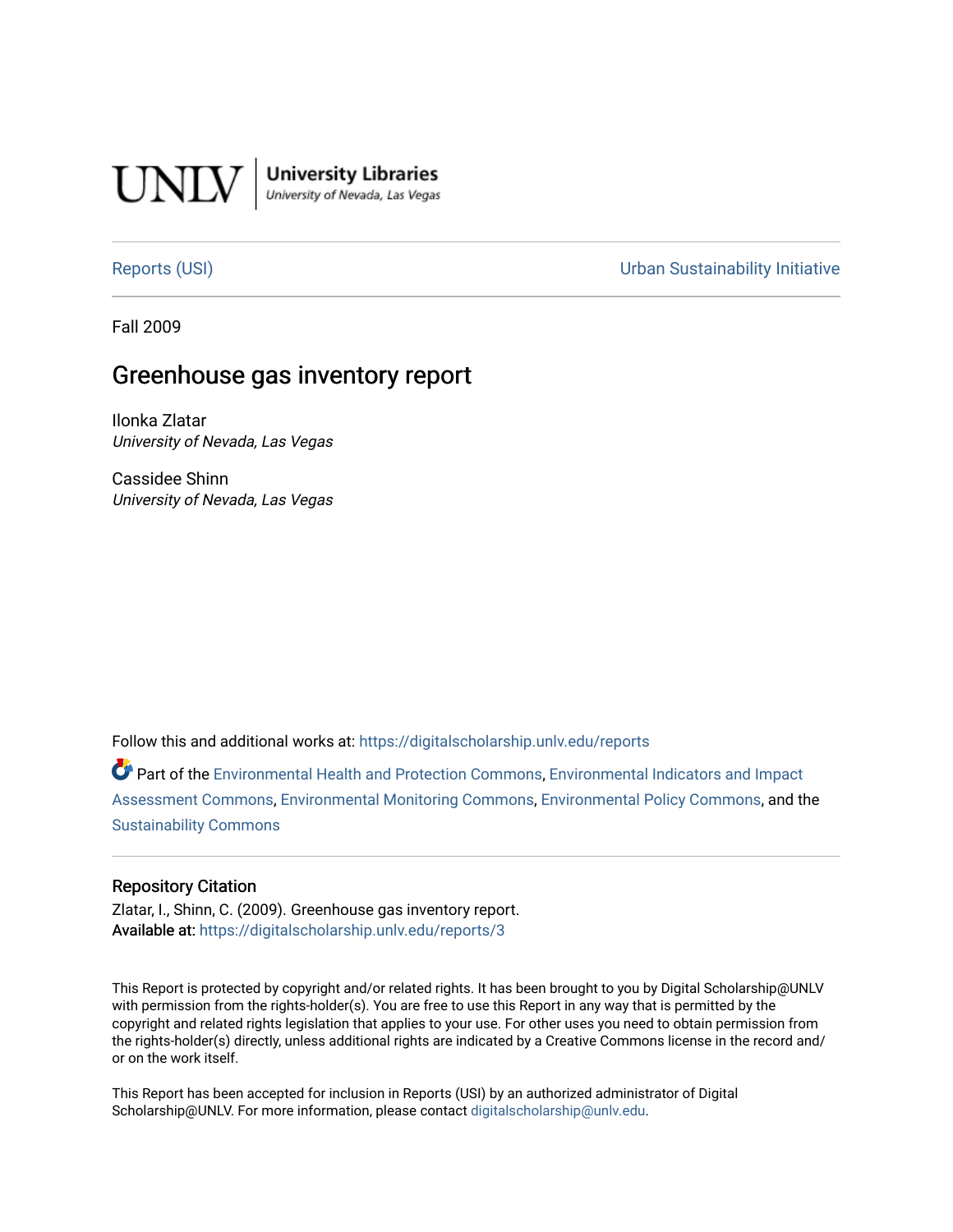# <span id="page-1-0"></span>**Greenhouse Gas Inventory Report**

University of Nevada, Las Vegas Fall 2009



Compiled and Authored by: Ilonka Zlatar and Cassidee Shinn Undergraduate Interns, UNLV Urban Sustainability Initiative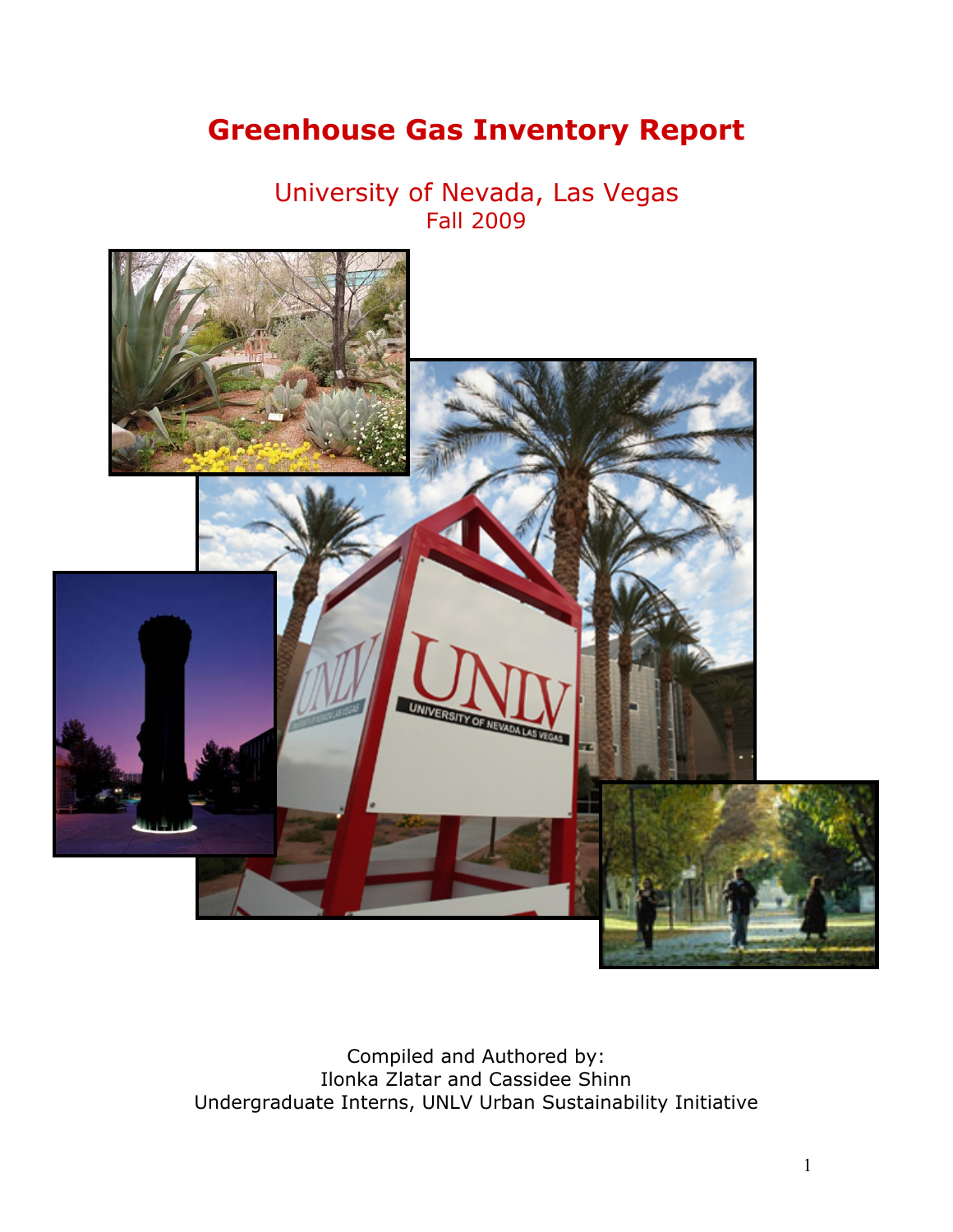### **Introduction**

National and international organizations and programs like the United States Global Change Research Project and the Intergovernmental Panel on Climate Change agree, and scientific evidence indicates, that anthropogenic greenhouse gas emissions are resulting in global climate change. Unless actions are taken to reverse and reduce the effects of these emissions, future generations will need to either adapt to or bear the burden of the changed environment. Individuals, companies, institutions, municipalities and countries are being called upon during this urgent world crisis. Universities, which support research and education, have a unique opportunity to become leaders in sustainability.

In October 2007, the UNLV President appointed 11 members to the President's Advisory Task Force on Sustainability. The purpose of the task force was to promote environmental management and sustainable development by recommending specific activities to the president that will allow UNLV to appropriately address future sustainability issues. One specific recommendation was that a carbon footprint analysis, also known as a greenhouse gas inventory (GHGI), be completed within a year. Another important recommendation was that the American College & University Presidents Climate Commitment (ACUPCC) be signed by the president. The task force submitted a report to UNLV's President on June 30, 2008.

As described in the ACUPCC, each signatory institution must complete and report an inventory of all greenhouse gas emissions within one year of signing and then update the inventory every two years. In preparation for the signing of this commitment, UNLV took the initiative of completing a GHGI in the summer of 2008. The effort was headed by two undergraduate interns with UNLV's Urban Sustainability Initiative. The inventory was nearly complete by the time the president signed the ACUPCC on August 18, 2008.

Originally the inventory was to provide greenhouse gas data from Fiscal Year (FY) 2001 to 2008. Completing the inventory back to 2001 would highlight the successes in energy use reductions and other sustainability initiatives already accomplished at UNLV. As data collection progressed, some data were found to be inadequate or unavailable for the study period previously selected, thus in 2009 the period was re-adjusted to better reflect accurate recordkeeping.!!At the same time, the Regional Greenhouse Gas Emissions Working Group of the Southern Nevada Regional Planning Coalition was drafting the GHGIs for cities of Southern Nevada and decided that its records were only reliable to 2005. As such, they set 2005 as their baseline year. UNLV decided to adopt this baseline as well.

During the summer of 2009, the greenhouse gas inventory was updated to include FY09, starting with data from FY05 and disregarding previous years. The most current version of the software by Clean Air-Cool Planet does not allow for the input of FY09 data. All FY09 data were collected and saved, except for budget data which were not yet available. When the new version of the software is released, the inventory will be updated.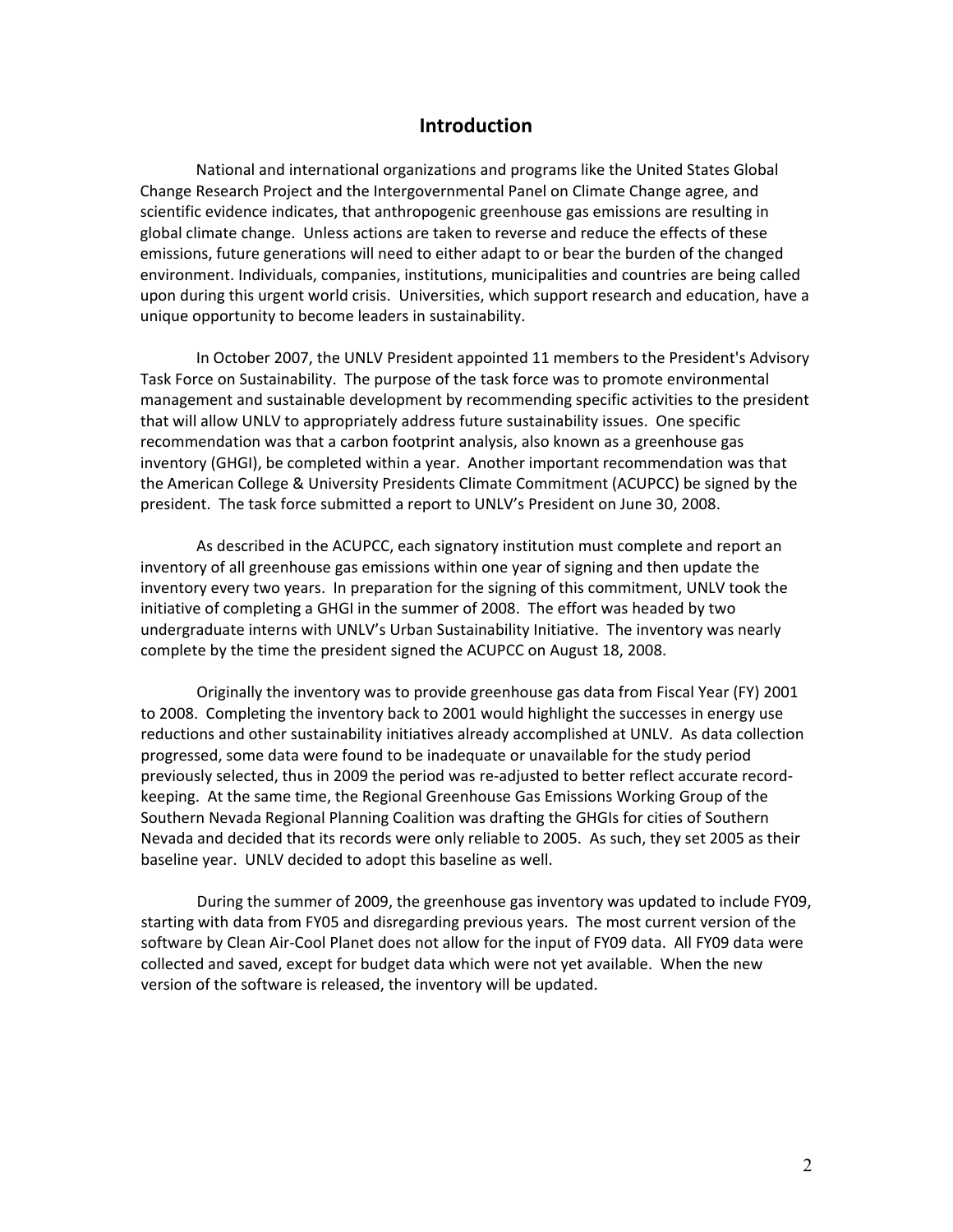# **Methodology**

#### **Tools**

There are many factors that must be accounted for when compiling information for a greenhouse gas inventory. Using a standardized protocol for these calculations is helpful in eliminating some of the subjective decision-making regarding what should or should not be included. Available software was researched that would help the team manage this daunting task. An overwhelming majority of other universities use a software program developed and maintained by Clean Air-Cool Planet (CA-CP), a nonprofit organization that provides resources for reporting, analyzing, and summarizing greenhouse gas emissions to communities, companies and schools. The American College and University Presidents Climate Commitment recommends the use of CA-CP's Campus Carbon Calculator. According to the CA-CP website, the calculator has been used by more than 1,000 North American campuses. It is a reliable choice because it takes into account emissions from  $CO<sub>2</sub>$  and other important greenhouse gases including  $CH<sub>4</sub>$ ,  $N<sub>2</sub>O$ , HFCs, PFCs, and SF<sub>4</sub>. The program is comprehensive and efficient: it automatically produces charts and graphs once data are entered. It also allows institutions to report historical data so that they can track their emission trends over time and make projections for the future, and it is compatible with current standards used to craft carbon cap-and-trade policy. It also includes a project module, which can determine the emissions created or reduced by a future project.

#### **Boundaries**

This study and report reflect, unless otherwise noted, emissions produced by the following entities:

- ! Main UNLV campus (Maryland Parkway), Thomas & Mack Center, and Cox Pavilion
- Paradise Campus
- Shadow Lane Campus
- Sam Boyd Stadium.

#### **Scopes**

This greenhouse gas inventory attempts to identify and record emissions from three scopes used by the CA-CP calculator. Scope 1 includes all direct emissions from sources owned or directly controlled by the subject organization. The categories in this scope which are applicable to UNLV and included in this inventory are:

- On-Campus Stationary Sources, (for UNLV Natural Gas combustion);
- Direct Transportation Sources by UNLV fleet and related vehicles;
- Refrigerants; and
- ! Agriculture in Fertilizer Application and Animal Husbandry.

Scope 2 sources cover GHG emissions that result from importing or buying electricity, steam, heat or chilled water. The only category applicable to UNLV is Purchased Electricity.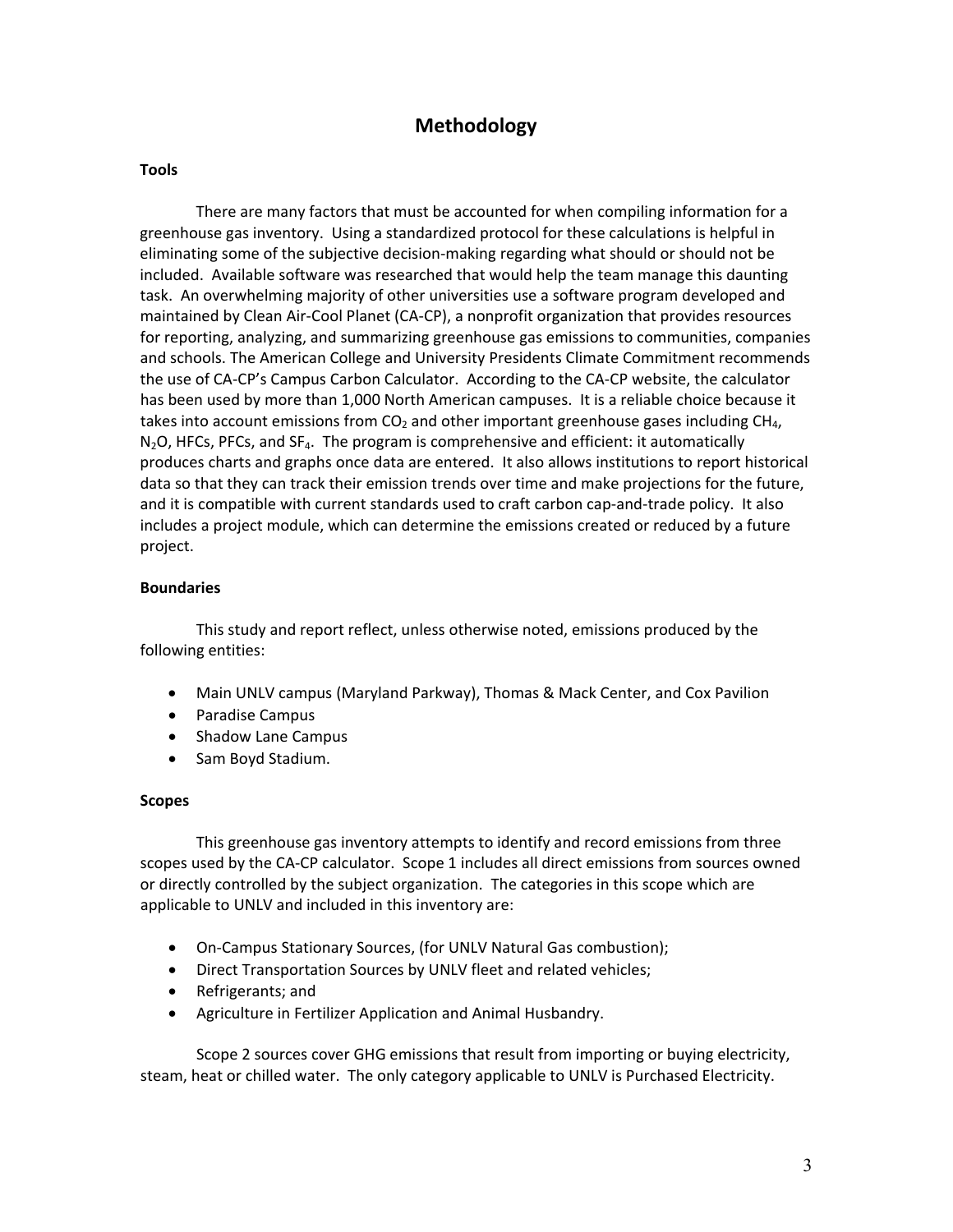Scope 3 includes all other indirect sources of GHG emissions that result from activities from sources not owned or controlled by the organization. The categories in this scope which are applicable to UNLV and included in this inventory are:

- ! Directly Financed Outsourced Travel (only Personal Mileage Reimbursement);
- Landfill Waste with CH4 Recovery and Flaring, and;
- Purchased Paper.

#### **Omissions**

In some cases, necessary data were not available in a usable format. Some categories of the inventory were intentionally omitted because record-keeping practices of some UNLV departments were not compatible with greenhouse gas reporting and would require unavailable time and resources to complete. Other data were unavailable from the source and were outside of UNLV's control. These omitted categories, their potential impacts on UNLVs total emissions, and ways to acquire data in the future are described below.

#### **Air Travel**!!

Currently, travel records do not include direct mileage counts for the trip, which would be the ideal situation. The records provide only destination cities, of which there are several thousand worldwide. The information needed for the calculator software would require the manual calculation of mileage for each individual destination, which is outside of the team's time capabilities.

Discussions have begun to make a new category in the records held by the office of Accounts Payable that would allow future calculations to be simplified. The recommended category would contain the mileage of each flight taken. This number can easily be found either on the flight information or by searching distances between airports. This extra field would not require much additional time or effort.

Records of the Athletic Department's travel were compiled and converted to miles, but they were only available for Fiscal Year 2009. This was not included in the calculation because it would add a field that was not present in previous years, skewing results for annual comparisons. It will be discussed in the Directly Funded Outsourced Travel section of this report.

Air Travel, while not included in this inventory, could be a significant source of emissions. Inspection of other institutions' inventories reveals that it could constitute a range of total emissions anywhere from 2% as reported at Carleton College, to 31% as reported at Oregon State University. Considering the amount of flights sponsored by UNLV, it is likely a significant source of emissions.

#### **Water Treatment and Distribution**!!

Version 6.1 of the CA-CP calculator has the new addition of a field for waste water treatment as an emissions source. At this time, data on UNLV's waste water are not available. Neither UNLV nor the Clark County Water Reclamation District, the local waste water services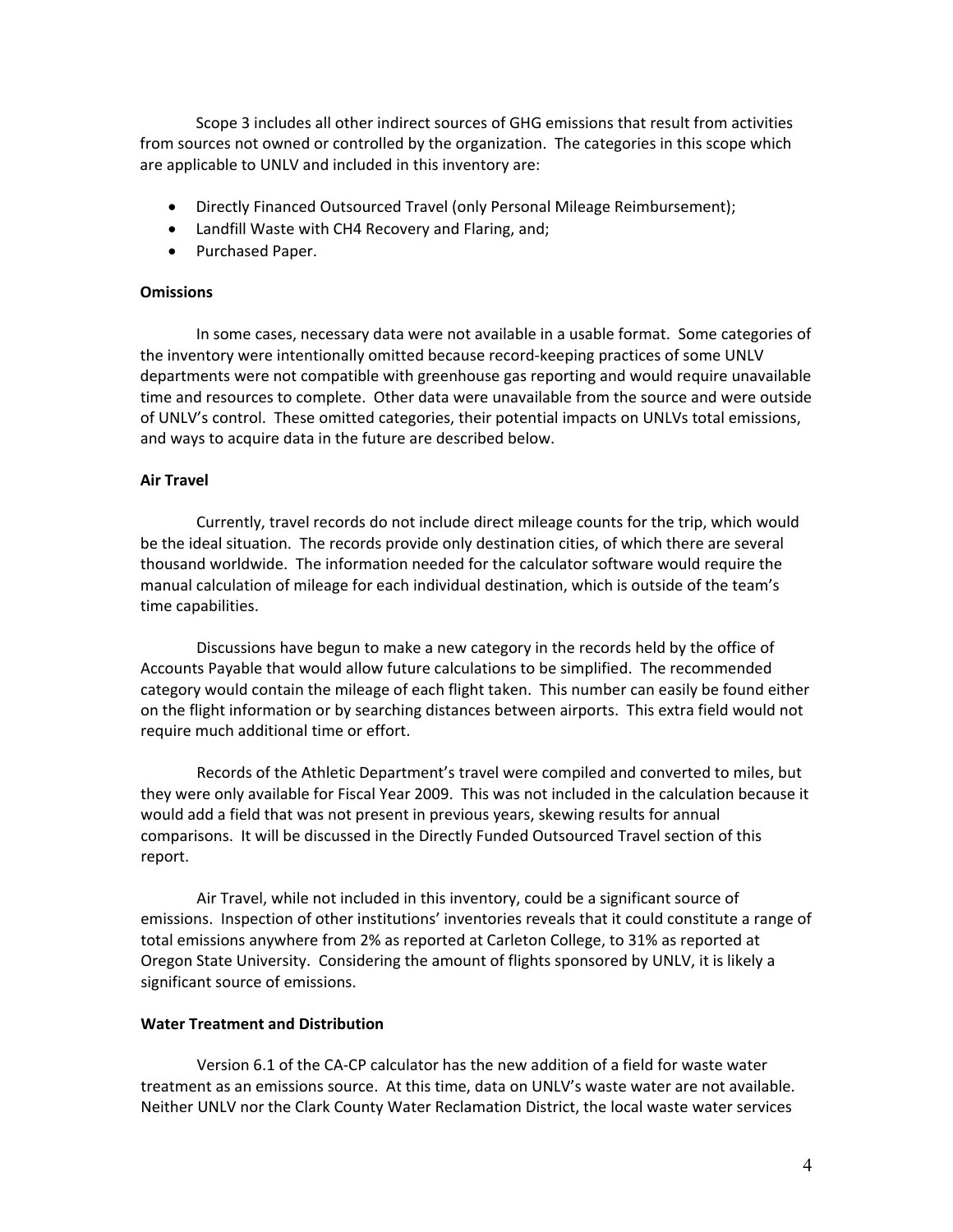provider, has any meters or monitoring system in place. In the future, there could be a way to estimate this field, but there are no current estimating procedures.

In the desert Southwest, water is a scarce resource that must be actively pumped to and from UNLV from Lake Mead. Along with sewage, the movement of clean water takes large amounts of energy, but the CA-CP calculator does not currently include this emissions source. The fresh water consumption records are available from the Las Vegas Valley Water District, but since it was not an active field in the calculator, it was not included in this inventory. However, it should be included in the future, as water treatment and distribution are likely a significant source of emissions.

At this time, it is difficult to estimate UNLV's waste water production. The Clark County Water Reclamation District bills UNLV on the basis of campus population and plumbing fixtures. They do not have a way to estimate the university's sewage use. Fresh water input differs from outgoing sewage water, because an unknown percentage of the water consumed by UNLV is for irrigation and outdoor watering. Due to evaporation and absorption by the ground, this water does not go back to the sewage system. Because currently UNLV is not monitoring what percentage of the water is being used for landscaping, it proves difficult to produce an estimate of waste water.

In the future, waste water could be determined if the amount of water used outdoors could be quantified. This would probably require installation of meters by watering pipes, or knowledge and regulation of the water flow through the watering systems. If UNLV had to install meters, it would likely be a pricey endeavor. Since the waste water field of the calculator is so new (less than 1 year old), other higher education institutions have not included it in their inventories. Because of this lack of information, it is difficult to assess the extent of emissions from this source. Infrastructure to assess waste water is not in place, and since it is unlikely that it would be a major source of emissions, it will not be included at this time.

## **Summary of Findings**

The numbers reported below are the values generated using the CA-CP calculator. They are most likely underestimates, since several potentially important categories were omitted, while we are aware of no potential overestimated data or parameters. However, since they capture most of the major sources, the calculations should reasonably reflect actual emissions. Furthermore, the FY05 to FY08 data have the same uncertainties, meaning omitted data is consistent in all four years. This allows the comparisons to reasonably reflect actual changes over that time.

For FY08, we calculate total emissions of 91,282.8 metric tons (mt)  $CO<sub>2</sub>$  equivalents  $(eCO<sub>2</sub>)$ . This is a 0.032% increase over FY05, although this difference is far below the certainty level of the calculations for either year.

We calculated a 0.1 % increase in electricity usage between FY05 and FY08, mainly due to the addition of new buildings. Purchased electricity accounts for approximately 60% of UNLV's  $eCO<sub>2</sub>$ .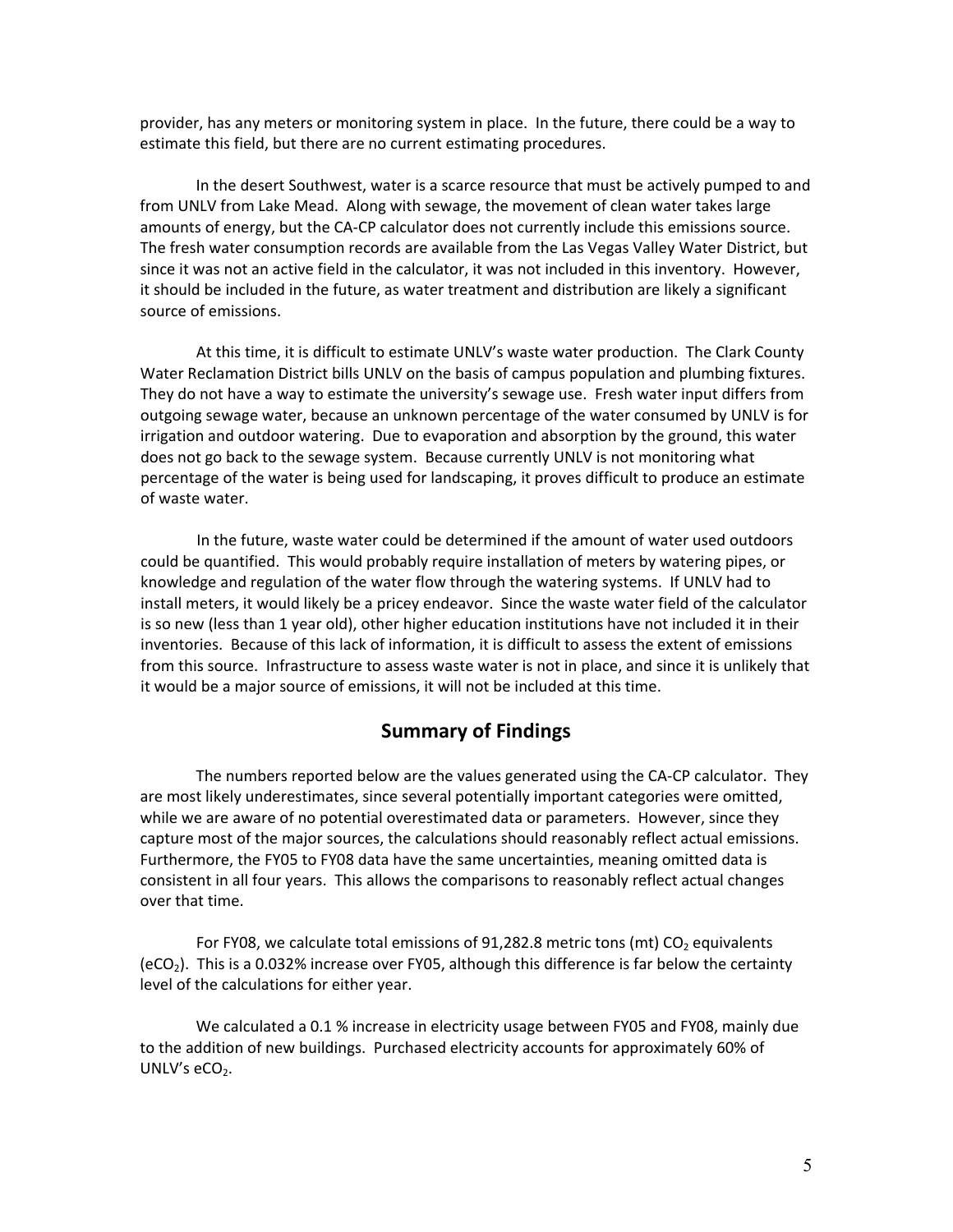Energy use per full time equivalent student resulted in net emissions of 4.2 mt eCO<sub>2</sub>, a 0.05% increase from FY05. The number of full time equivalent students (FTE) attending UNLV decreased slightly, by 0.005%, from FY05 to FY08.

On average, there were 486.5 kg eCO<sub>2</sub> emitted per 1000 square feet of building and research space, a 0.698% decrease from FY05. During these years the campus has increased building and research space by 0.053%. A decrease in emissions, despite an increase in square footage, reflects the university's sustainable initiatives.

On average, 199.0 grams of eCO<sub>2</sub> are emitted per dollar spent on the operating budget. This is a 0.876% decrease from FY05 and demonstrates that the university is spending less money on emissions-causing factors like purchased electricity.

Figure 1 shows Total Campus Emissions in  $CO<sub>2</sub>$  equivalent by study sector. Refrigerants, ground travel reimbursements, paper purchases, and agriculture were less than 0.1%, so they are not included in this figure.



**Figure 1. Total Campus Emissions (eCO2)**

Table 1 was produced by the Campus Carbon Calculator and lists a summary of all emissions by sector for FY08. Emissions summaries for all study years are included at the end of this document.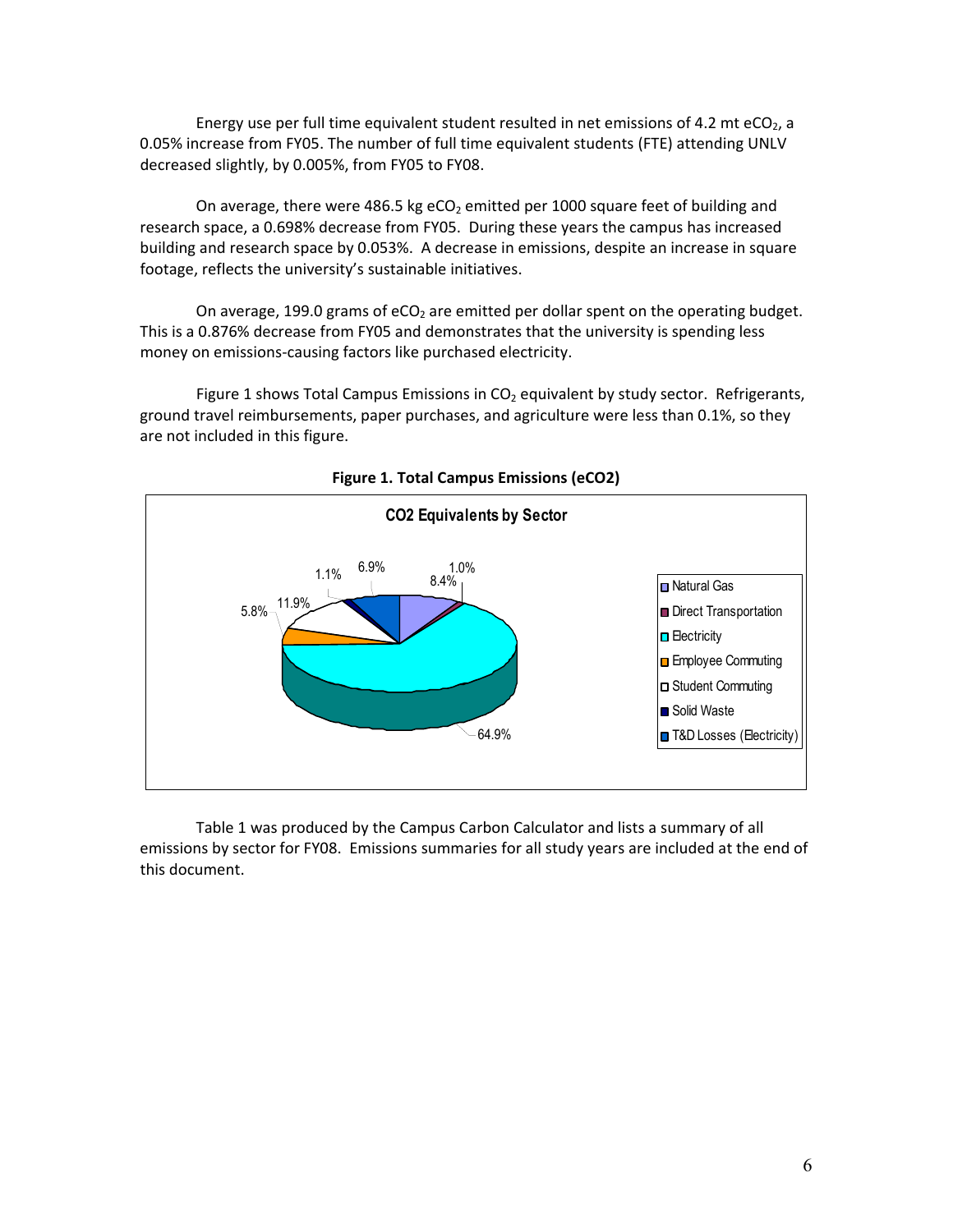| <b>MODULE</b>     | <b>Summary</b>                         |                                     |                          |                          |                          |                  |
|-------------------|----------------------------------------|-------------------------------------|--------------------------|--------------------------|--------------------------|------------------|
| <b>WORKSHEET</b>  | <b>Overview of Annual Emissions</b>    |                                     |                          |                          |                          |                  |
| <b>UNIVERSITY</b> | <b>University of Nevada, Las Vegas</b> |                                     |                          |                          |                          |                  |
|                   |                                        |                                     |                          |                          |                          |                  |
| Select Year -->   | 2008                                   | <b>Energy</b><br><b>Consumption</b> | CO <sub>2</sub>          | CH <sub>4</sub>          | $N_2O$                   | eCO <sub>2</sub> |
|                   |                                        | <b>MMBtu</b>                        | kg                       | kg                       | kg                       | Metric<br>Tonnes |
| <b>Scope 1</b>    | Co-gen Electricity                     | $\overline{\phantom{m}}$            |                          | $\overline{\phantom{a}}$ | $\overline{\phantom{a}}$ |                  |
|                   | Co-gen Steam                           |                                     |                          |                          | ÷                        |                  |
|                   | <b>Other On-Campus Stationary</b>      | 133,199.8                           | 7,027,054.0              | 702.6                    | 14.1                     | 7,047.4          |
|                   | <b>Direct Transportation</b>           | 11,724.3                            | 818,654.4                | 138.6                    | 48.9                     | 836.3            |
|                   | Refrigerants & Chemicals               |                                     |                          |                          |                          | 112.1            |
|                   | Agriculture                            |                                     |                          | 47.3                     | 48.1                     | 15.3             |
| <b>Scope 2</b>    | <b>Purchased Electricity</b>           | 898,849.0                           | 54,310,794.0             | 860.3                    | 554.9                    | 54,494.8         |
|                   | <b>Purchased Steam / Chilled Water</b> |                                     |                          |                          |                          |                  |
| Scope 3           | Faculty / Staff Commuting              | 67,319.8                            | 4,720,501.4              | 944.2                    | 325.0                    | 4,838.4          |
|                   | <b>Student Commuting</b>               | 243,615.4                           | 17,094,742.6             | 3,362.7                  | 1,159.9                  | 17,515.4         |
|                   | <b>Directly Financed Air Travel</b>    |                                     |                          |                          |                          |                  |
|                   | Other Directly Financed Travel         | 1,027.9                             | 72,073.8                 | 14.4                     | 5.0                      | 73.9             |
|                   | <b>Study Abroad Air Travel</b>         | ÷.                                  |                          |                          |                          |                  |
|                   | <b>Solid Waste</b>                     | $\overline{\phantom{a}}$            | $\overline{\phantom{a}}$ | 39,717.9                 | $\overline{\phantom{a}}$ | 913.5            |
|                   | Wastewater                             | $\frac{1}{2}$                       | ÷                        |                          | $\blacksquare$           |                  |
|                   | Paper                                  |                                     |                          |                          |                          | 46.0             |
|                   | Scope 2 T&D Losses                     | 88,897.2                            | 5,371,397.2              | 85.1                     | 54.9                     | 5,389.6          |
| <b>Offsets</b>    | Additional                             |                                     |                          |                          |                          |                  |
|                   | Non-Additional                         |                                     |                          |                          |                          |                  |
| <b>Totals</b>     | Scope 1                                | 144,924.1                           | 7,845,708.4              | 888.5                    | 111.1                    | 8,011.1          |
|                   | Scope 2                                | 898,849.0                           | 54,310,794.0             | 860.3                    | 554.9                    | 54,494.8         |
|                   | Scope 3                                | 400,860.2                           | 27,258,715.0             | 44,124.4                 | 1,544.7                  | 28,776.8         |
|                   | All Scopes                             | 1,444,633.4                         | 89,415,217.5             | 45,873.3                 | 2,210.6                  | 91,282.8         |
|                   | All Offsets                            |                                     |                          |                          |                          |                  |
|                   |                                        |                                     |                          |                          | <b>Net</b>               |                  |
|                   |                                        |                                     |                          |                          | <b>Emissions:</b>        | 91,282.8         |

#### **Table 1. Emissions Summary**

Figure 2 shows emissions by scope. Based on the three scopes, the emissions for FY08 are:

- Scope 1 sources contributed 8,011.1 mt eCO<sub>2</sub> (9% of mt eCO<sub>2</sub>), mainly from natural gas combustion and UNLV's fleet and transportation. Figure 3 displays scope 1 emissions by field.
- Scope 2 sources contributed 54,494.8 mt eCO<sub>2</sub> (59% of total mt eCO<sub>2</sub>), due only to purchased electricity.
- Scope 3 sources contributed 28,776.8 mt eCO<sub>2</sub> (32% of total mt eCO<sub>2</sub>), largely because of commuting and transmission and distribution of electricity from scope 2. Figure 4 offers a breakdown of emissions by field.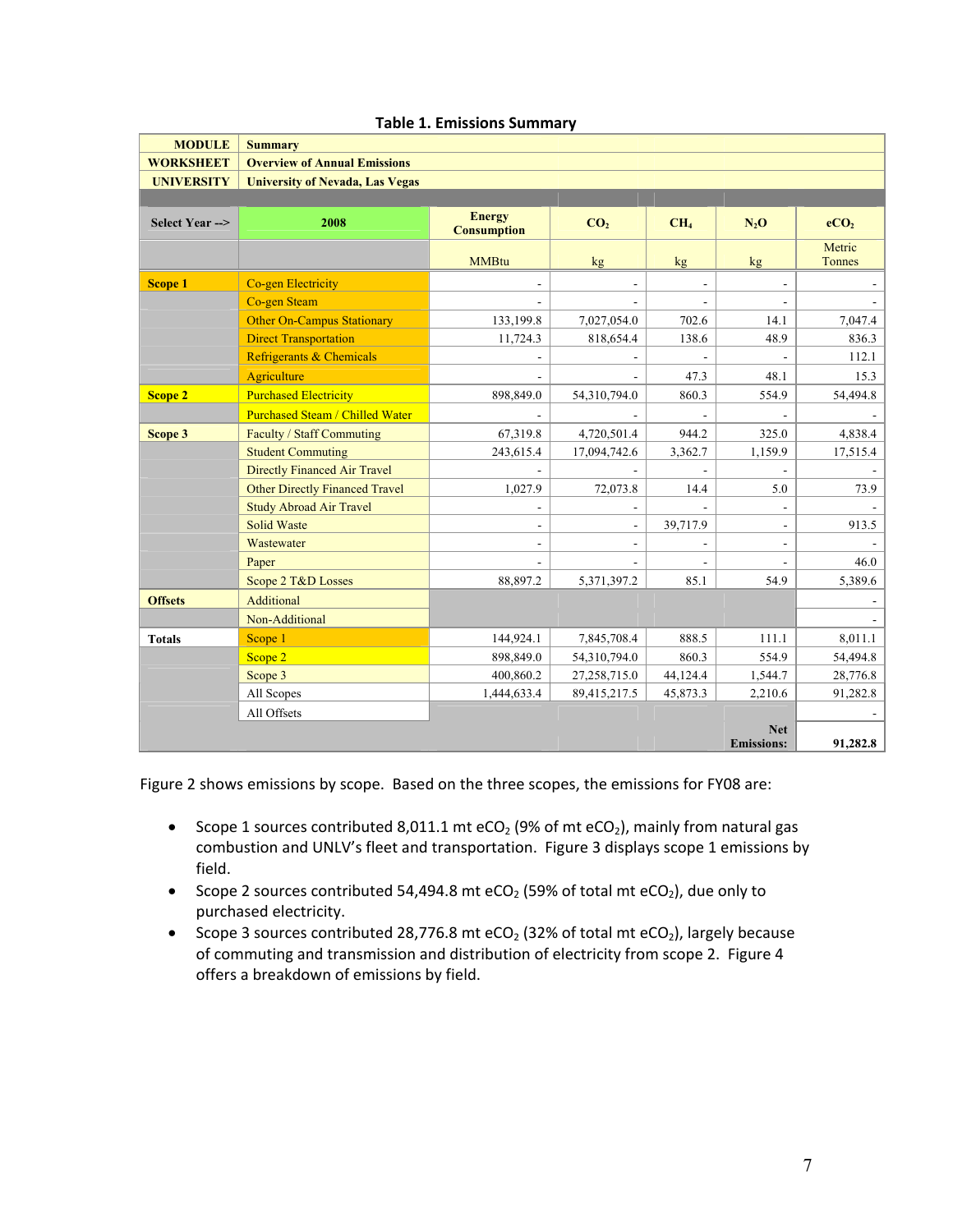

**Figure 2. Emissions by Scope (eCO2)**



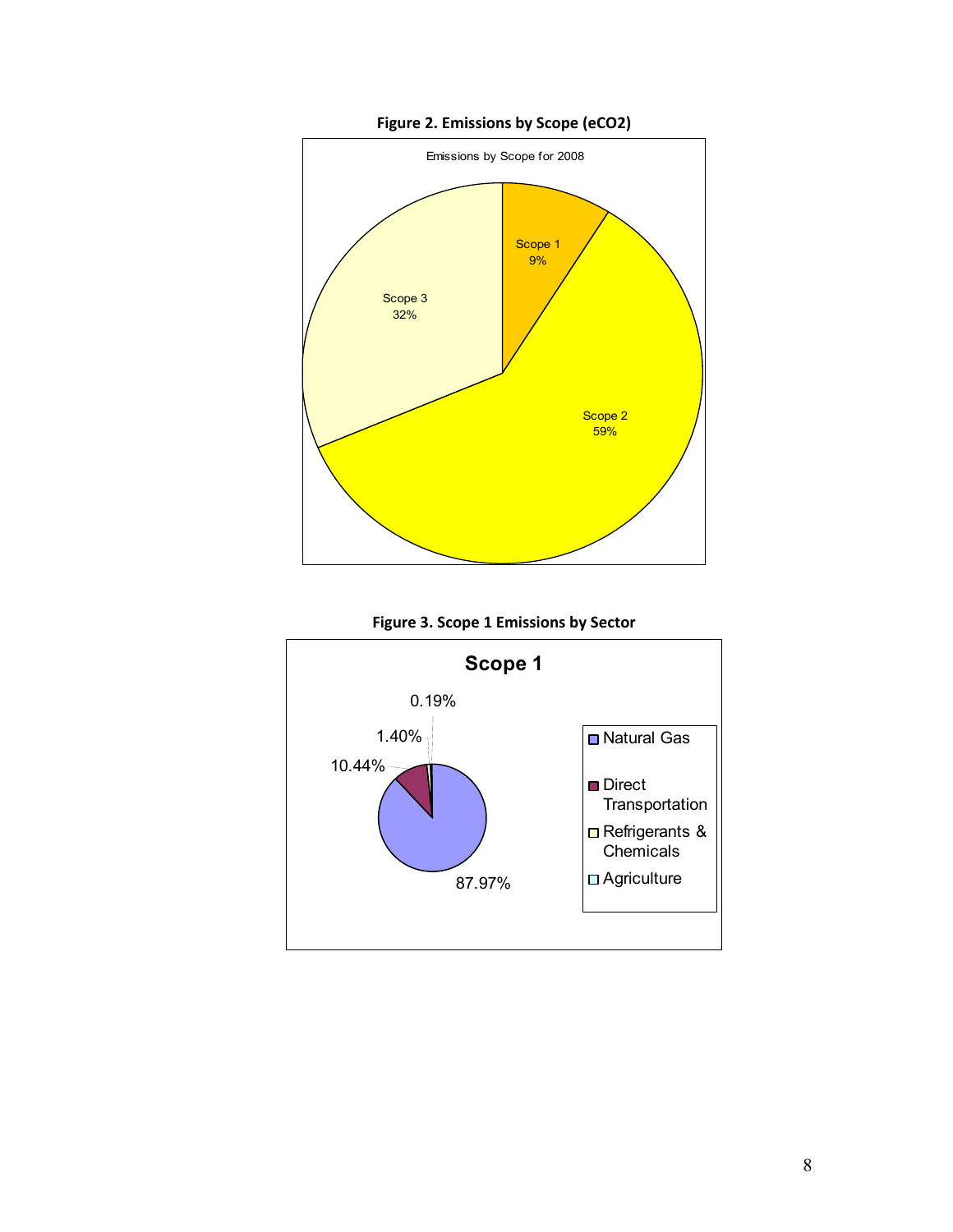

## **Data Collection and Analysis**

### **Financial Data**

For the purposes of this study, it is more appropriate to use expenditures rather than budgets for the Operating Budget and Research Dollars fields, since expenditures are a more accurate depiction of money spent. Expenditure data were obtained from UNLV Controller's Office. UNLV's Energy Budget was calculated from total expenditures for natural gas and electricity from the Controller's Financial Report. All budget data were deflated to 2005 dollars using the Inflation Adjustment tool of the Campus Carbon Calculator.

Figure 5 displays grams of  $eCO<sub>2</sub>$  per Operating Dollar and the overall trend of fewer emissions per dollar.

9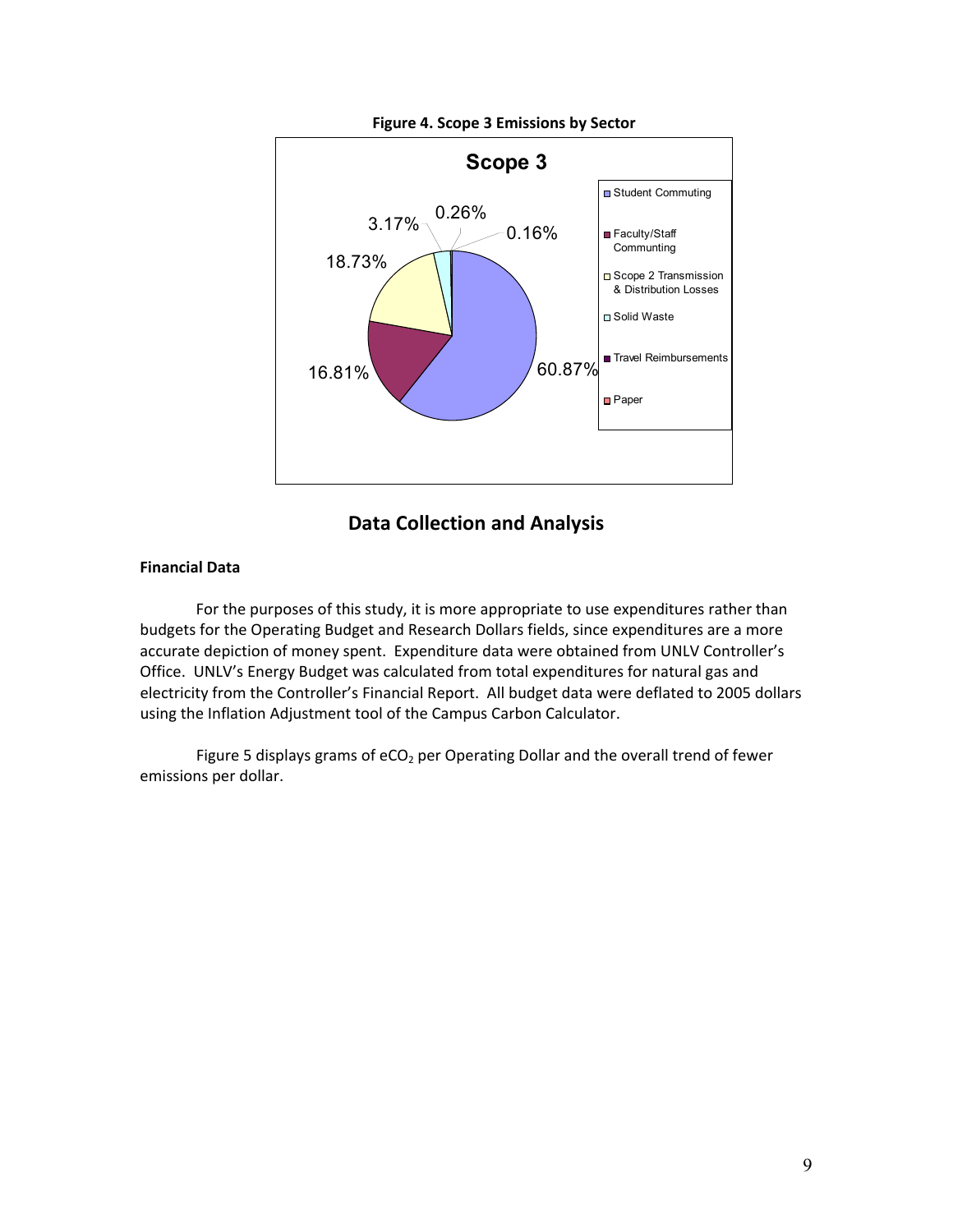



Figure 6 shows emissions per dollar of the energy expenditures. The trend here is also fewer emissions per dollar.

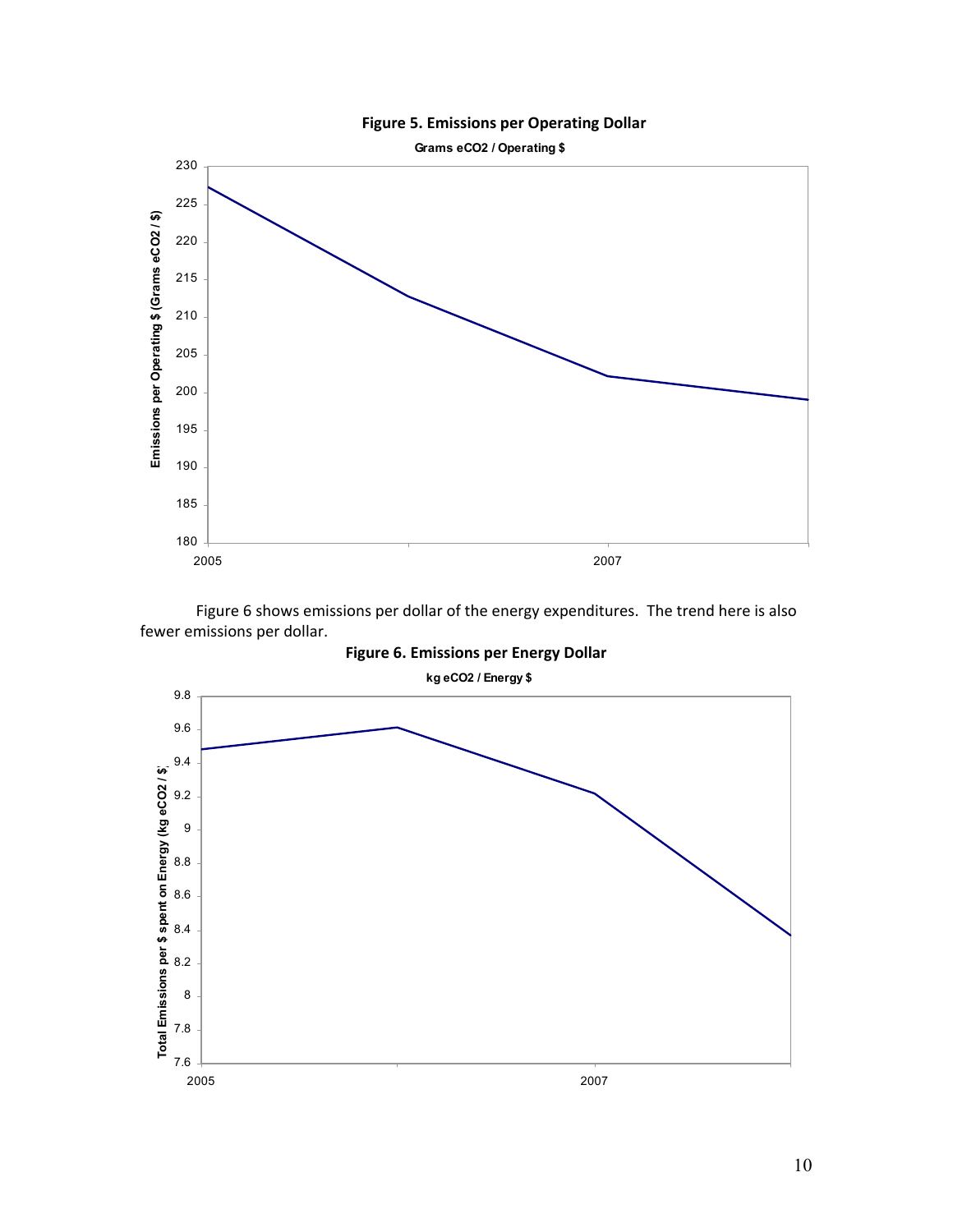#### **Population**

Student population figures were obtained from UNLV Institutional Analysis and Planning. Student population figures were an average of the number of enrollments for Fall and Spring semesters. Faculty and Staff numbers were obtained from UNLV Human Resources. The CA-CP software specified that employee numbers should be stated in Full Time Equivalents (FTEs). Numbers from the previous version were changed to FTEs.

Figure 7 shows the total emissions per students and employees (Community Members) increased in 2007 and 2008 due to the decrease in university population and simultaneous increase of electrical use due to construction of new buildings, resulting in a substantial rise of emissions from FY06 to FY08. The overall change from FY05 to FY08, however, is slight.





#### **Physical Size**

Building space for the main campus was obtained from UNLV Academic and Research Space Director. The Thomas and Mack Center (TMC) and Cox Pavilion space were provided by TMC. The Sam Boyd Stadium size was provided by the Stadium Manager. Research space is evaluated every two years by the Department of Institutional Analysis and Planning; therefore, research space for 2006 is an average of 2005 and 2007.

Figure 8 displays emissions per square foot of building space. The overall trend of emissions per square foot reflects UNLV's efforts to incorporate energy efficient building practices and fixtures. It is UNLV's goal to see this trend continue in the future.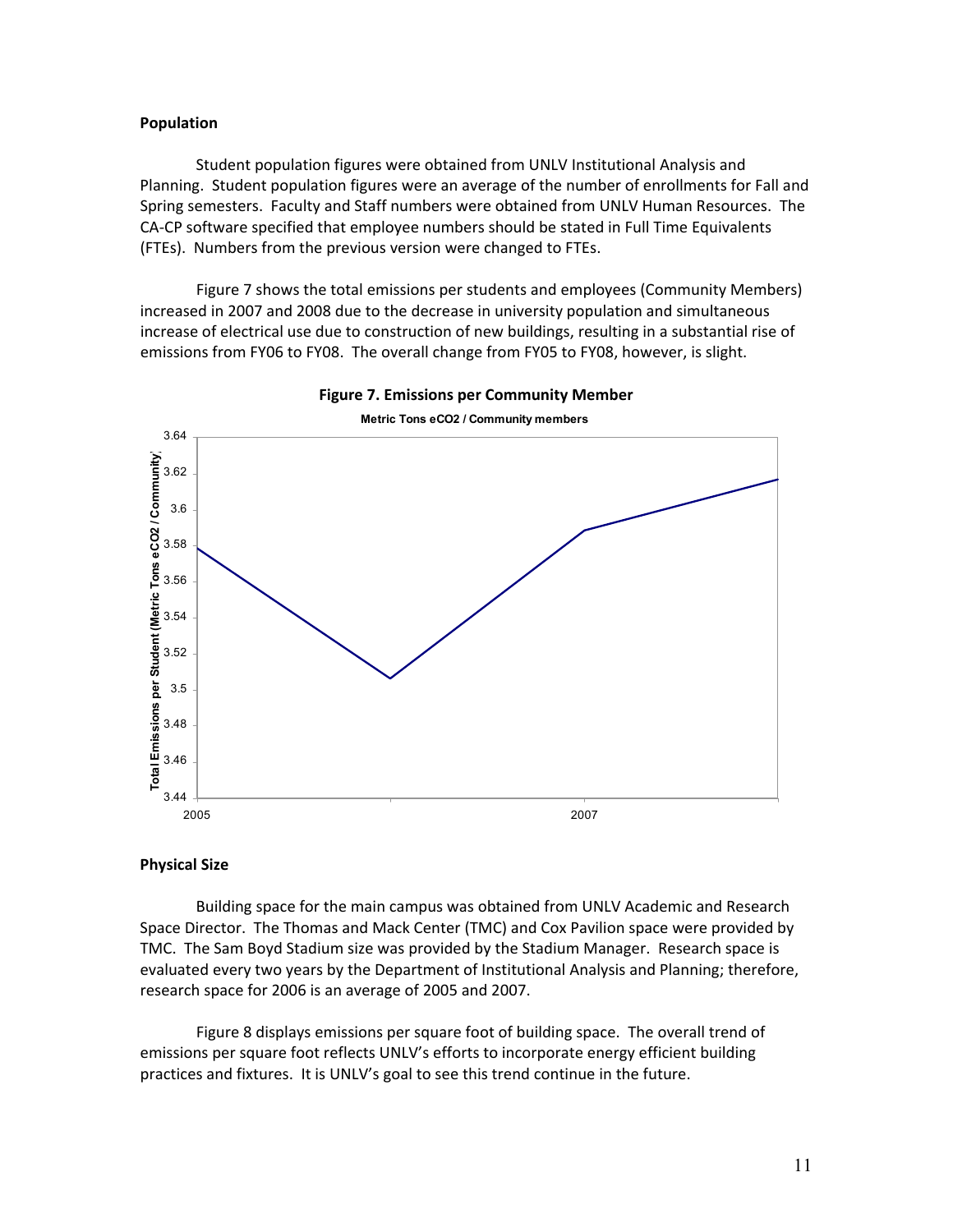#### **Figure 8. Emissions per Square Foot**

**kg eCO2 / Square Foot Building Space**



#### **Electricity**

The entire campus electric use is divided into three fields: Facilities Management (FAC), Housing Administration (HAB), and Thomas and Mack (TMC) and Sam Boyd Stadium (SBS). Total electric consumption for the 2008 Inventory was calculated using data provided by UNLV Facilities Management Energy Manager. The Energy Manager provided the total electricity used by facilities for all study years. He also provided TMC data for FY07-09, and all entities information in FY09. Campus Housing and SBS compiled their records, but the data contained gaps. TMC kept no records of its electric consumption, so these were manually input from archival accounting records. There were also gaps in the archival records. All gaps were filled based on energy expenditures for the missing period, taken from the Controller's report, and multiplying that by the rate of nearby months in the same account with similar expenditures.

After all electricity and expenditures were added, the expenditures were compared to the total amount paid to NV Energy (formerly Nevada Power Company) from the Controller's report. The differences were recorded. They ranged from 0.08% to 6.61% annually, with the average difference for all years being 3.51%. The differences can be explained by either gaps in the information provided in the KWh, or more likely due to fees and charges on the part of NV Energy for infrastructure and meters in new construction and major renovations. The numbers inputted to the calculator are those kWh that were reported directly from invoices or indirectly for gap estimates, not the estimates derived from the Controller's report, which was only used as a check for accuracy.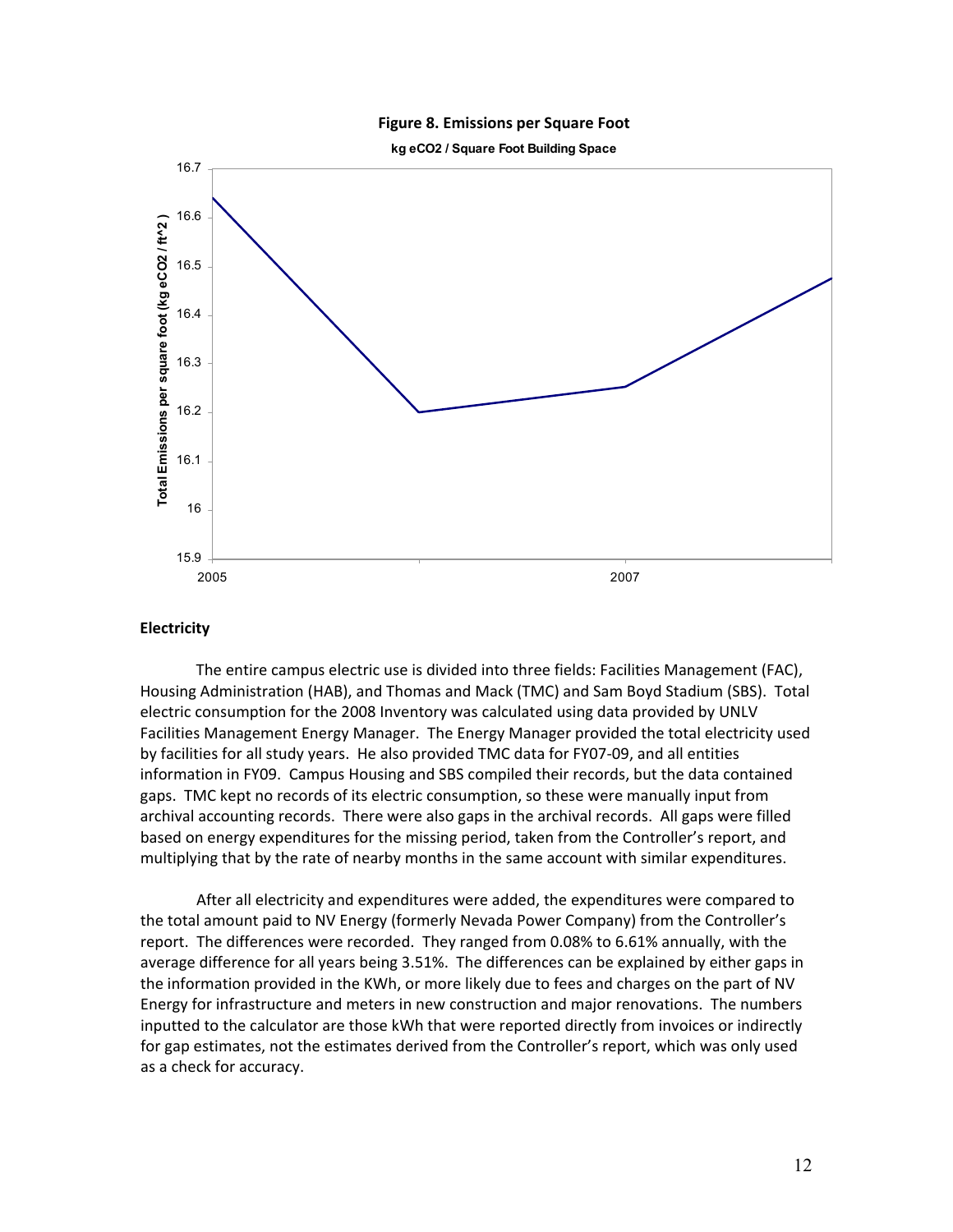Figure 9 shows total campus emissions. Purchased electricity contributes the largest source of emissions. Total emissions have increased in the study period.



**Figure 9. Total Emissions**

For FY08, electricity usage accounts for approximately 60% of emitted eCO<sub>2</sub> (54,494.8)  $m$ t eCO<sub>2</sub>). UNLV has proactively reducing energy usage through different sustainable initiatives like replacing inefficient light bulbs. Despite these initiatives, the new buildings, even LEED certified, require energy which has led to the slightly increased emissions since FY05.

UNLV's fuel mix was acquired from the Nevada Power annual reports on their webpage [http://www.nvenergy.com/bill\\_inserts/](http://www.nvenergy.com/bill_inserts/), from Power Content bill inserts. Figure 10 displays the composition of the fuel mix for FY08.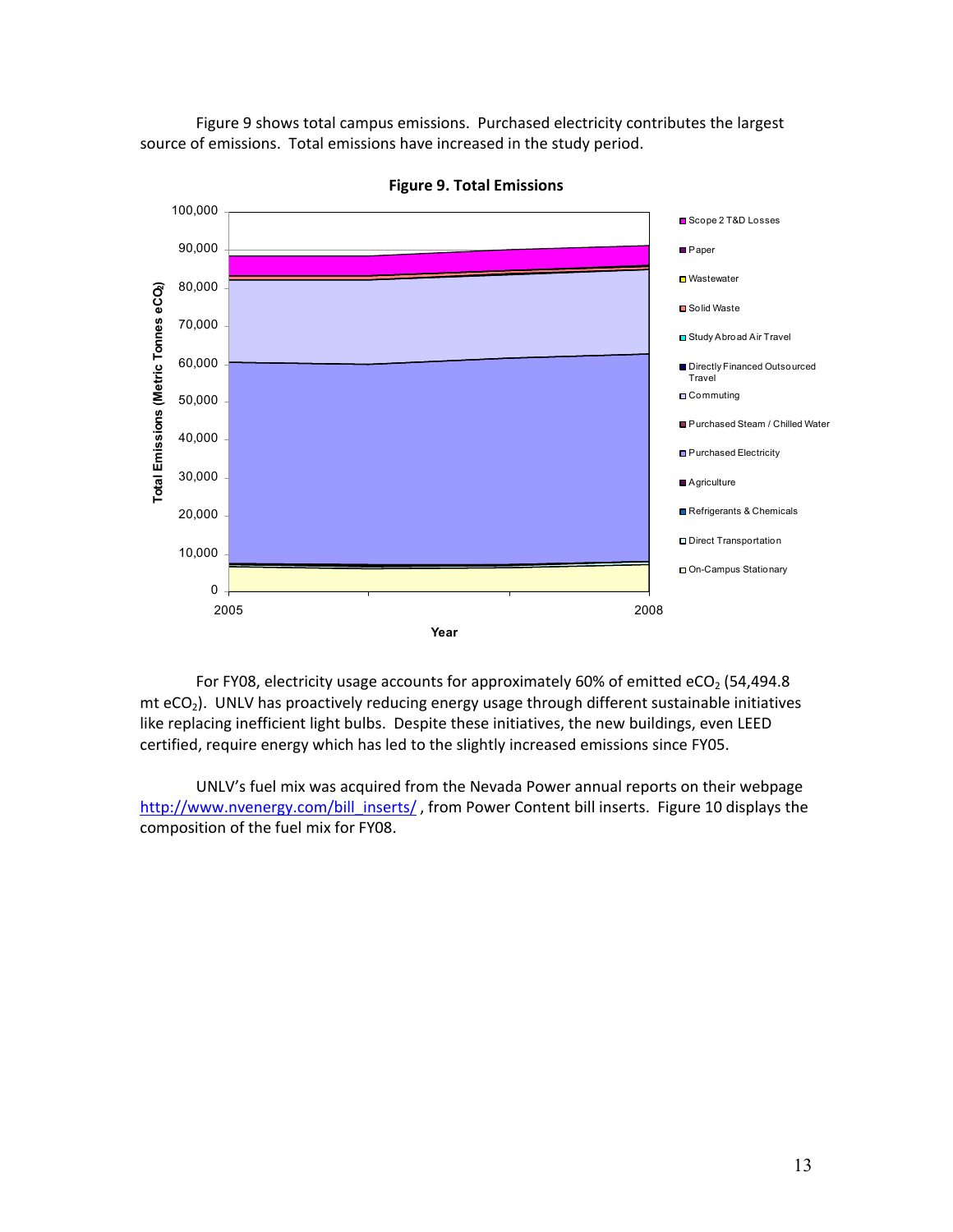

#### **Steam and Chilled Water**

UNLV does not purchase any steam or chilled water.

#### **On"Campus Cogeneration plant**

UNLV does not have a cogeneration plant.

#### **Stationary Sources**

On campus stationary sources include all fuel used on campus, excluding vehicle fuel use. Because natural gas is combusted throughout campus for varied uses, it is considered a stationary source, per definition in the calculator. It is the only stationary source at UNLV. The records for Facilities Management and Housing Administration were provided by the Energy Manager for all years and records for all entities only for FY07-09. Thomas and Mack usages for FY05-06 were compiled from archival data, and any gaps in reports were filled according to the same method outlined above in electricity.

#### **University Fleet—Direct Transportation**

Fleet fuel was purchased from three sources: Western Energetix, Chevron and Texaco gasoline cards, and Enterprise rental cars. Fuel types used by the UNLV Motor Pool Department included regular unleaded gasoline, biodiesel (B5), compressed natural gas (CNG), and ethanol  $(E85).$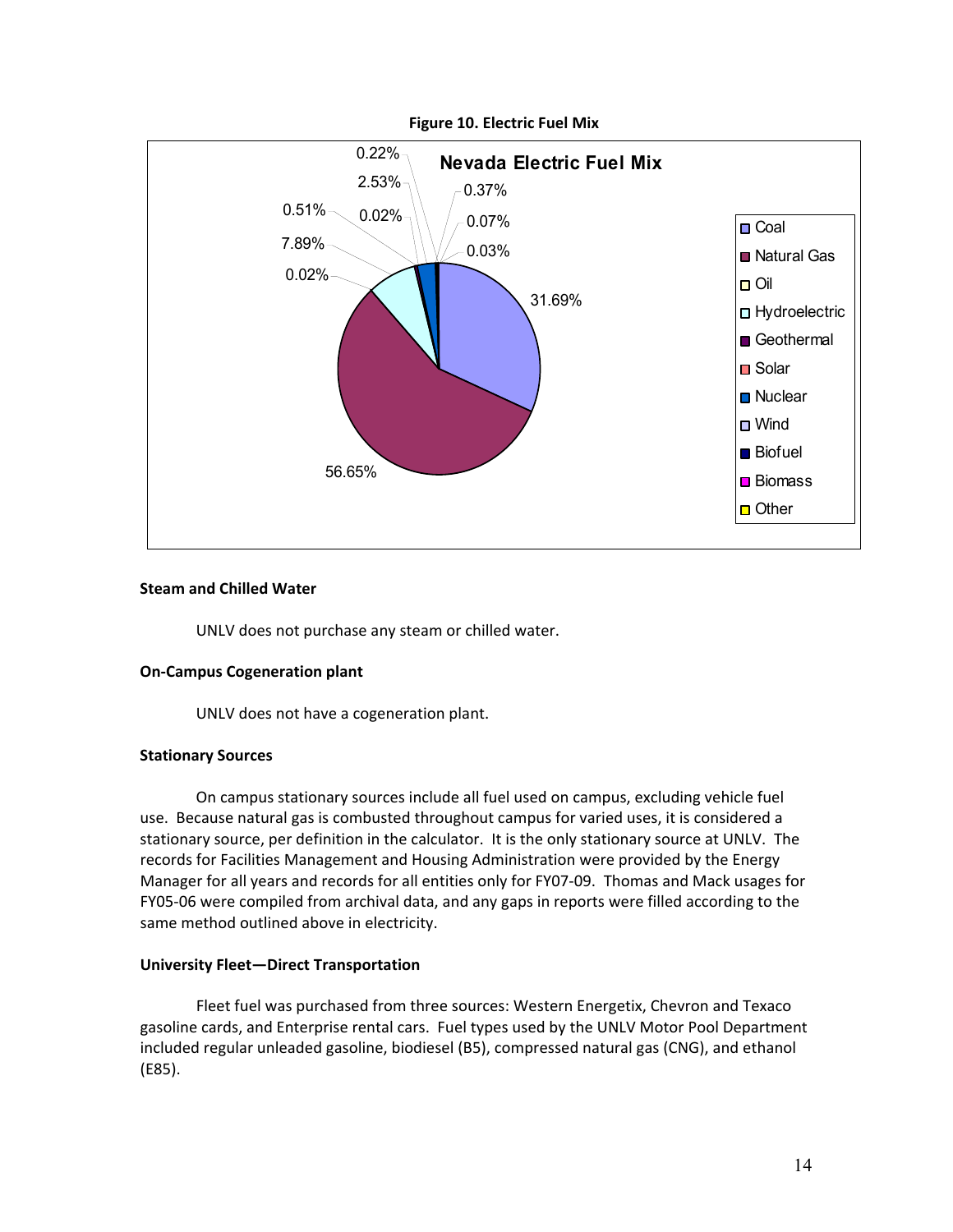Western Energetix provided complete records for FY08. The rest of the fuel provided by the company was compiled from archival invoices for FY05 to FY07. These were the records kept by the Motor Pool and could not be inclusive of other departments' use. Motor Pool and Western Energetix information was provided by Facilities Management.

Chevron and Texaco gasoline cards and Enterprise Rental Cars only kept dollar figures, so these were converted to gallons using the Department of Energy (DOE) website [\(http://www.eia.doe.gov/oil\\_gas/petroleum/data\\_publications/wrgp/mogas\\_history.html](http://www.eia.doe.gov/oil_gas/petroleum/data_publications/wrgp/mogas_history.html)) and acquiring average prices of regular unleaded gasoline for each fiscal year for the West Coast. Chevron and Texaco gasoline cards for FY07 to FY09 were compiled by the UNLV Purchasing Department. FY05 archives had Chevron invoice records, but there were no records for FY06.

Enterprise submitted a summary for all years, but these only reflect the difference in gasoline after the rental vehicle was returned and does not account for any fuel that was purchased by the user of the vehicle; however, it was assumed that the user paid with a Chevron gasoline card, so the fuel would be accounted for in the travel reimbursement field of the calculator.

Many departments and programs on the UNLV campus operate electric carts, which are charged from regular electrical outlets throughout the university. The electrical usage of the vehicles cannot be distinguished from the rest of the buildings' usage, but since they are included in total electric use, they are accounted for in the purchased electricity field of the calculator.

#### **Directly Financed Outsourced Travel**

The Accounts Payable office does not currently keep records of mileage of flights. The data available are not compatible with GHG reporting. Changes in the travel documents will be made in the future to allow these data to be calculated.

The Athletic Department manages its own flights. Total mileage was tabulated by using the distance between the airport code and McCarran International Airport (LAS) by using the website www.world-airport-codes.com. Travel by the Athletic Department is less than one fourth of the total air travel for UNLV on the basis of number of travel records. When emissions were calculated from this source, it constituted about 3.3% of total campus emissions as seen in Figure 11. This suggests that air travel is a very important part of the total emissions for the entire campus. Assuming that travel by the Athletic Department is similar to all UNLV travel, and that travel remains relatively constant through the years in the study period, an estimated four times the Athletic emissions, or about 12.7% of total campus emissions come from UNLV's air travel.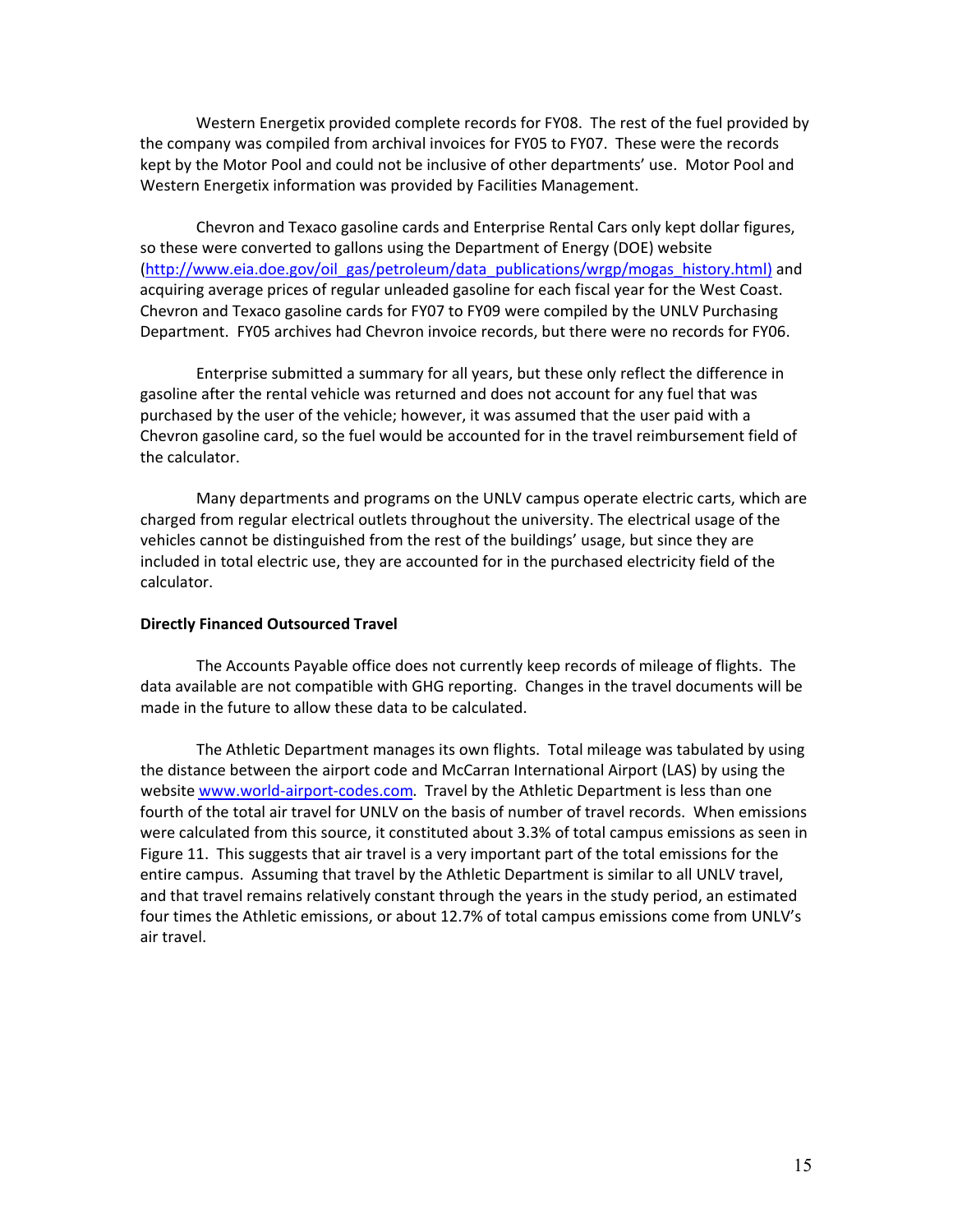

**Figure 11. Total Emissions including Athletic Air Travel**

Car travel by employees on university business was reimbursed by the Accounts Payable Office, so the records were provided by that department. They reimburse on a per mile basis and kept records of the amount paid. This dollar total was divided by the reimbursement rate of \$0.585 per mile up to January of 2009, after which it was reduced to \$0.55 per mile. Car Travel reimbursements were a negligible source of emissions, accounting for less than 0.1% of total campus emissions.!!

#### **Commuters**

A survey was posted on www.unlv.edu containing questions on commuter habits such as distance from an individual's residence to UNLV, number of days commuting, number of days missed, and frequency of usage of bus, biking/walking, and carpooling. All answers were divided according to whether the survey taker was a student, faculty member, or staff personnel. Averages of the mileage to campus were taken for the three categories (excluding three surveys that indicated the individual travels more than 100 miles, because these responses were assumed to be inaccurate). Values less than 1 mile were approximated to 0.5 miles. Percentages of commuter habits other than single passenger vehicles were calculated by assigning each answer a percentage according to the following table:

| <b>Option</b>             | Rarely/      | 1-3 times     | 1-3 times | 1-3 times | Mostly/       |
|---------------------------|--------------|---------------|-----------|-----------|---------------|
|                           | <b>Never</b> | per semester  | per month | per week  | <b>Always</b> |
| % of<br>commuter<br>trips |              | Insignificant | 15%       | 50%       | 100%          |

The number of trips per week for students was calculated by taking 16 weeks of class for both Fall and Spring semesters, then multiplied by the average number of trips per week according to student answers for the survey, then multiplied by two to account for the trips to and from campus.

For faculty, the weeks per year was calculated for Fall and Spring semesters plus 13 weeks of Summer sessions. Staff weeks per year were based on 52 weeks, minus 6 weeks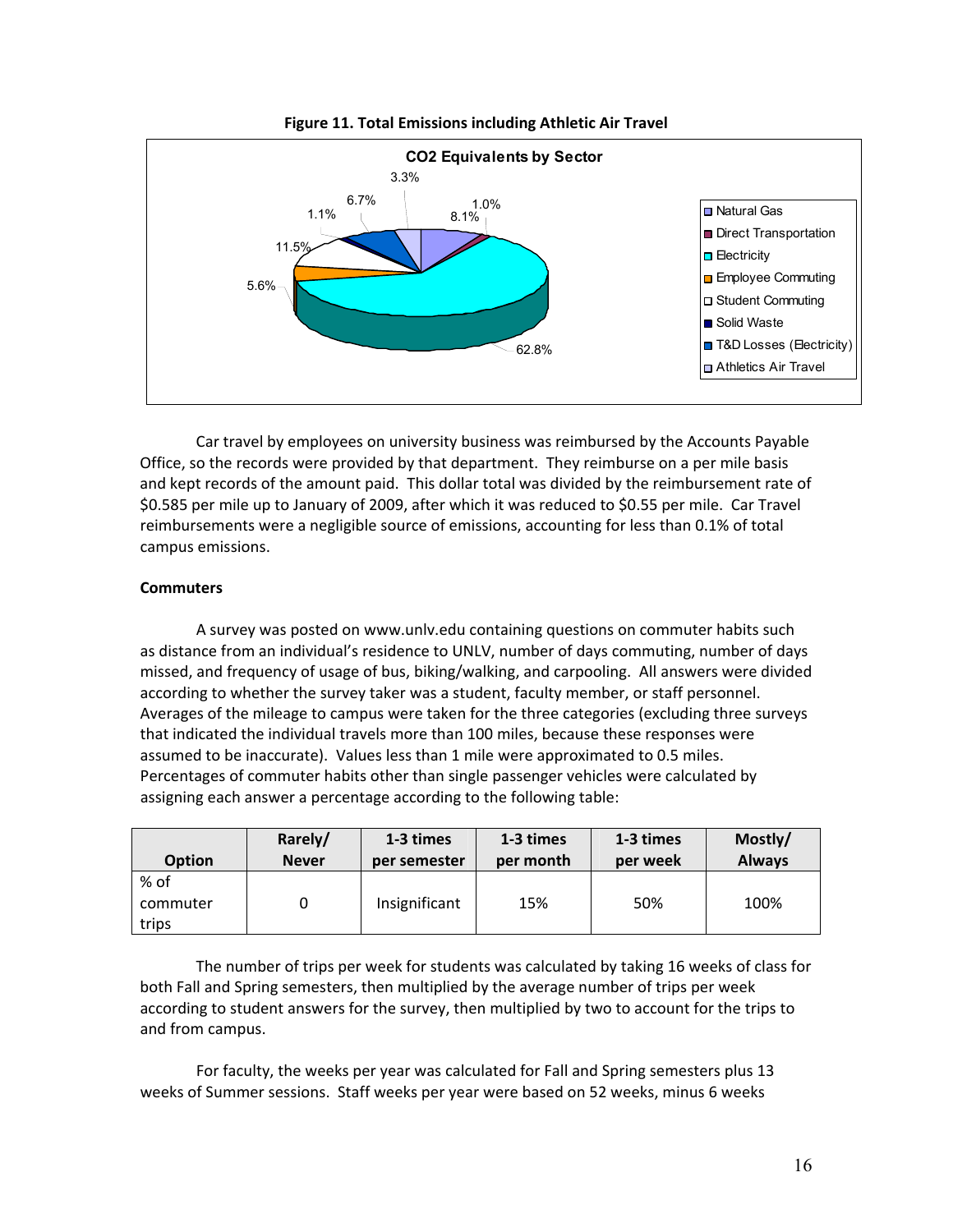allotted for holidays, sick days and vacation time. The percentage of people driving personal vehicles is the percentage of the student population that purchased parking passes in FY08. Since the team had access only to survey and parking pass data for FY08, these numbers were used for all study years.

UNLV is largely a commuter campus, with less than 1% of the student population living on campus. As such, commuter emissions represent a large portion of total campus emissions, at about 17.7%. UNLV does not have Light Rail or Commuter Rail options at this time.

#### **Agriculture**

Fertilizer information was obtained from UNLV Grounds Department and the UNLV Athletic Fields Supervisor. The average nitrogen content for all types of fertilizer applied was used for all quantities. The UNLV Police have two horses on staff, although they are not housed on UNLV property. They are cared for at the Metropolitan Police Department's corral. UNLV does not have a farm or community garden. Agriculture emissions are considered insignificant because they account for less than 0.1% of total university emissions.

#### **Solid Waste**

All non-recycled waste goes to a landfill with methane recovery for flaming. The waste is collected in both large compactors, small three to eight cubic yard dumpsters, and one 28 cubic yard open-top container. There are three compactors for the campus. The exact weights of the compactors for Thomas and Mack, Sam Boyd Stadium, and Grounds were provided by Matt Wood from Republic Services. The 28 cubic yard open top is emptied one time per week. There are no weight records for the open top. There are also no weight records for the 62 small dumpsters on campus. There are 55 three cubic yard dumpsters and 7 eight cubic yard dumpsters.

The dumpsters are emptied six times per week by Republic Services in what is referred to as a community collection route. This type of collection route makes it difficult for the garbage company to provide UNLV with their weights. The individual three to eight cubic yard dumpsters are on average half full according to a Waste Assessment Study and Custodial surveys. Grounds took a sample weight of a full dumpster, which weighed 445 lbs. Since these dumpsters are linked to activities related to the people on campus, both students and employees, as opposed to events or construction, we assumed that weight fluctuated with the campus population. The weight was multiplied by the number of dumpsters and the total was divided by the amount of people on campus. This ratio was used for previous years to estimate the contribution due to the buildings' dumpsters. Grounds information was provided by the Grounds and Landscape Manager.!!

It is important to mention that several hundreds of tons of materials are diverted from the landfill at the Rebel Recycling Center each year. The center accepts all grades of paper, cardboard, aluminum, plastic #1 (PETE) and #2 (HDPE), steel, tin, scrap metal, toner and ink jet cartridges, and wood pallets, among other objects. From FY05-08, Rebel Recycling processed a total of 2,579 tons of materials. Figure 12 shows total tons per year. The Grounds Department also recycles landscape waste via composting at another facility, including tree and grass trimmings, soil, and turf. In FY08, the department recycled 229 cubic yards of waste.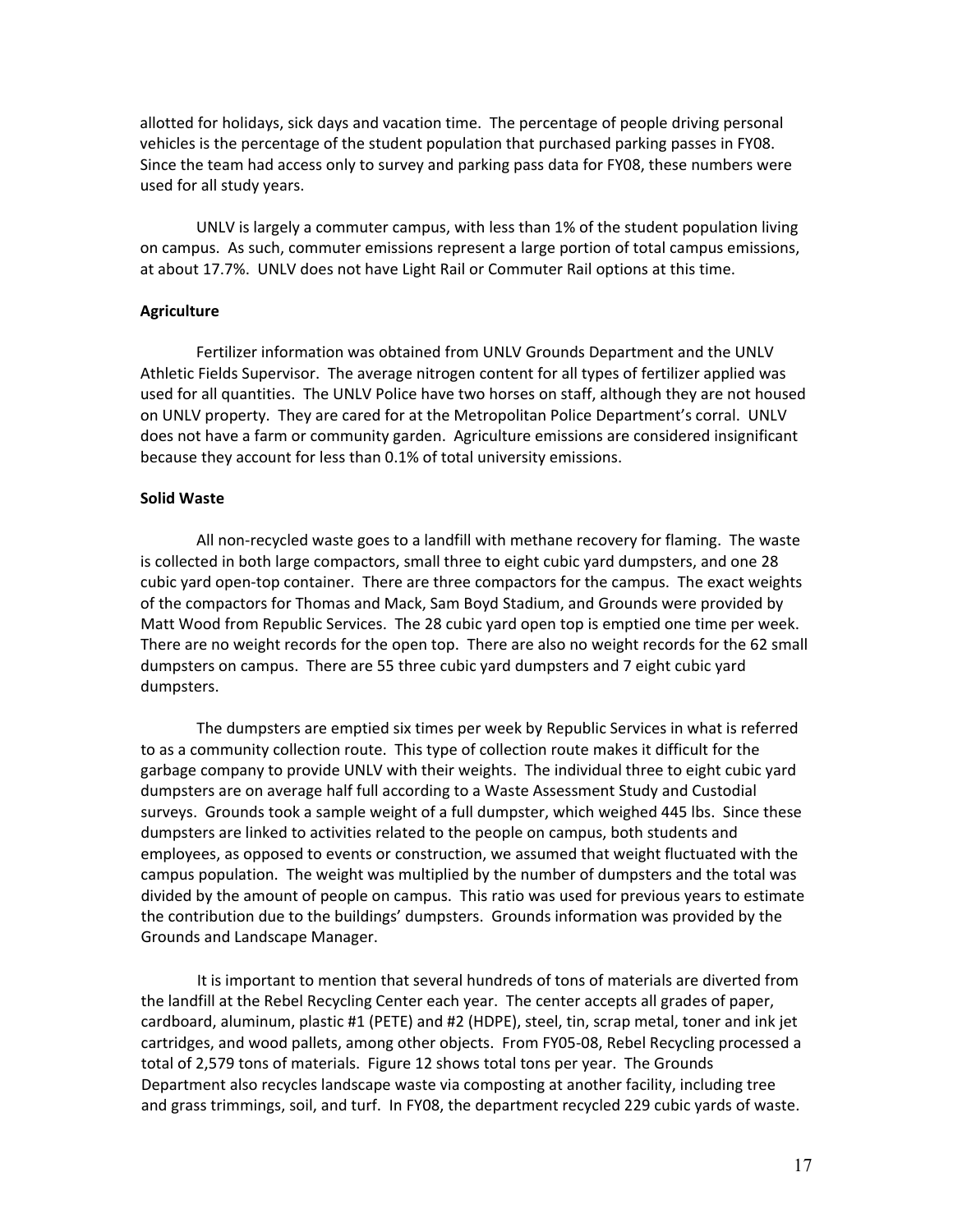Information for the Recycling Center was produced by the UNLV Solid Waste and Recycling Manager. Yard waste figures were provided by the UNLV Grounds Department.



#### **Paper Purchasing**

A UNLV Purchasing Analyst provided records of paper purchases for FY08. The report was divided between reams, packs, and boxes of paper. The data were converted to weights by multiplying each ream by the average weight of a ream of paper, which is 4.5lbs. Weights for packs and boxes were obtained from Office Max Representative Janet Daniels. Office Max is the contracted office supply company for UNLV. The Campus Copy Center and Reprographics have different contracted vendors, and their purchasing information is currently unavailable. As of now, the emissions produced by paper purchases are negligible, considering it only accounts for less than 0.1% of total campus emissions.

#### **Refrigerants**

Exact numbers of refrigeration emissions were available for Housing Administration and Facilities Management for all study years. Sam Boyd Stadium had data only for FY08 to FY09, so an average of the two was applied to previous years. Thomas and Mack had a total amount for the study period, but there were no distinctions as to when the leaks happened within that time period, so the total was divided by five years. Refrigeration emissions are considered negligible, as they only contribute less than 1% of total emissions.

#### **Conclusion**

The purpose of this inventory is to establish UNLV's baseline eCO2 emissions and current trends. As mentioned in the introduction, the UNLV Sustainability Task Force drafted a report that included numerous recommendations relating to sustainability. Some of those recommendations can be quantifiably supported by data in this GHGI report. The inventory will also provide information to the administration and the UNLV Sustainability Council regarding future areas of focus for sustainability. The data are useful in developing action plans best oriented towards UNLV, the Las Vegas Valley, and the local environment. By completing the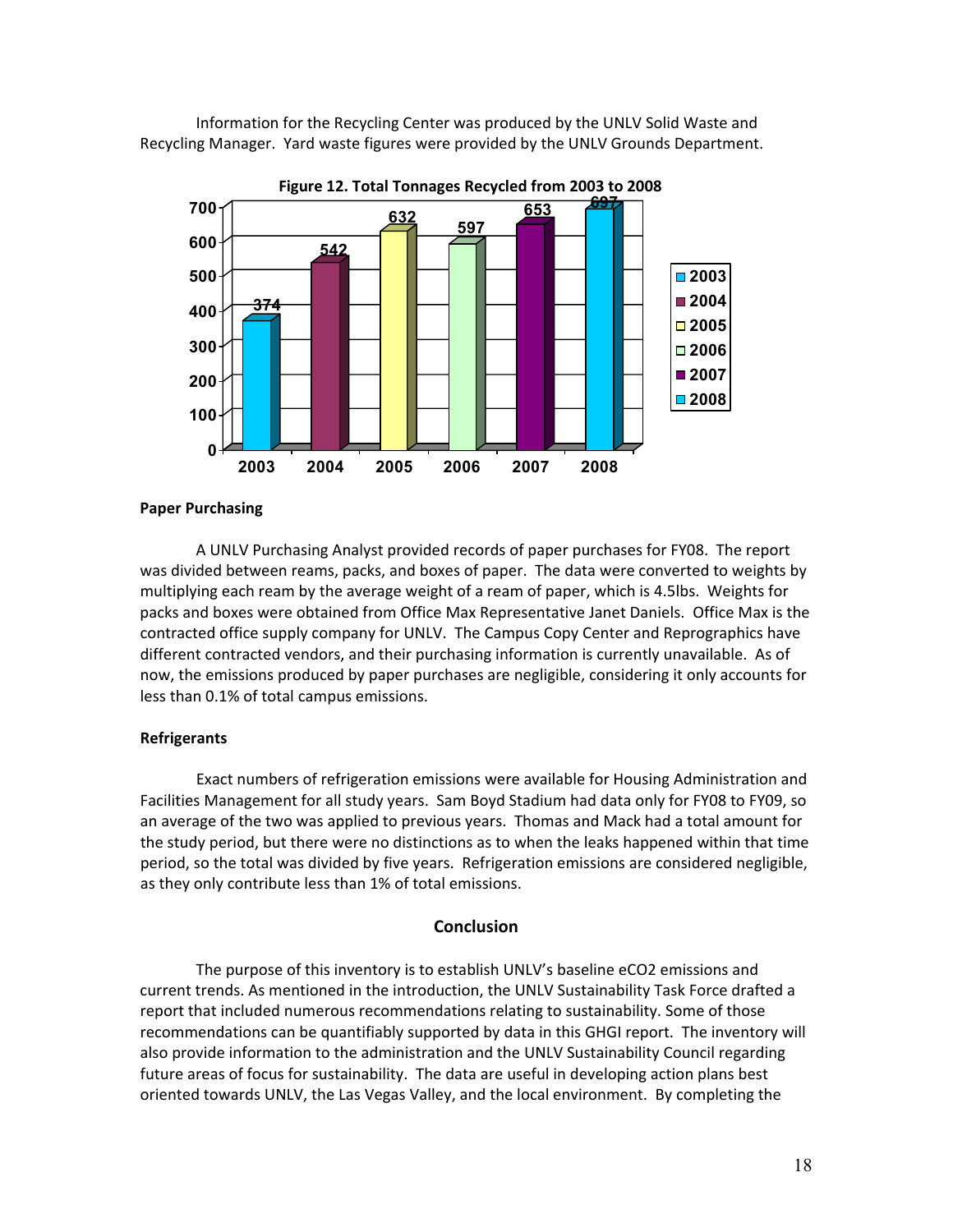inventory every subsequent year, the positive changes (like lower emissions) from sustainability initiatives can be documented.

|                       | <b>Institutional Data</b>            |                        |                      |                                     |                              |                                     |
|-----------------------|--------------------------------------|------------------------|----------------------|-------------------------------------|------------------------------|-------------------------------------|
|                       | Budget - Click here to<br>enter data |                        |                      | Population                          |                              |                                     |
| <b>Fiscal</b><br>Year | <b>Operating Budget</b>              | <b>Research Budget</b> | <b>Energy Budget</b> | <b>Full Time</b><br><b>Students</b> | Part-Time<br><b>Students</b> | Summer<br>School<br><b>Students</b> |
|                       | \$ (2005)                            | \$ (2005)              | \$ (2005)            | #                                   | #                            | #                                   |
| 2005                  | 389,038,000                          | 35,839,000             | 9,329,316            | 17,211                              | 9,460                        | 15,381                              |
| 2006                  | 415,670,897                          | 39,538,356             | 9,196,078            | 17,146                              | 10,198                       | 16,242                              |
| 2007                  | 445,501,336                          | 43,927,017             | 9,770,191            | 16,711                              | 10,273                       | 17,068                              |
| 2008                  | 458,679,062                          | 39,294,205             | 10,909,944           | 16,980                              | 9,721                        | 16,623                              |
| 2009                  |                                      |                        | 10,909,944           | 17,626                              | 10,006                       | 16,441                              |

**Appendix 1: CA"CP Carbon Calculator Input Sheet**

|         |              |                                |                                               | <b>Other On-Campus Stationary</b><br><b>Sources</b> |
|---------|--------------|--------------------------------|-----------------------------------------------|-----------------------------------------------------|
|         |              | <b>Physical Size</b>           |                                               |                                                     |
| Faculty | <b>Staff</b> | <b>Total Building</b><br>Space | Total<br>Research<br><b>Building</b><br>Space | <b>Natural Gas</b>                                  |
| #       | #            | Square feet                    | Square feet                                   | <b>MMBtu</b>                                        |
| 1,746   | 1,027        | 5,314,383                      | 133,287                                       | 124,362                                             |
| 1,902   | 1,076        | 5,458,508                      | 130,958                                       | 115,972                                             |
| 2,093   | 1,154        | 5,540,591                      | 128,629                                       | 119,467                                             |
| 2,163   | 1,235        | 5,540,591                      | 194,145                                       | 133,200                                             |
| 2,006   | 1,181        | 5,569,379                      | 200,903                                       | 134,709                                             |

| <b>Direct</b><br><b>Transportation</b><br><b>Sources</b> |                        |                                |                     |                 | <b>Refrigerants &amp; Chemicals</b>          |                |               |                |        |         |
|----------------------------------------------------------|------------------------|--------------------------------|---------------------|-----------------|----------------------------------------------|----------------|---------------|----------------|--------|---------|
| <b>University Fleet</b>                                  |                        |                                |                     |                 | Refrigerants<br>$\alpha$<br><b>Chemicals</b> |                |               |                |        |         |
| <b>Gasoline Fleet</b>                                    | <b>Diesel</b><br>Fleet | Natural<br><b>Gas</b><br>Fleet | <b>E85</b><br>Fleet | <b>B5</b> Fleet | <b>HFC-134a</b>                              | HFC-<br>404a   | HCFC-<br>22   | 12             | 407C   | $414-B$ |
| <b>Gallons</b>                                           | <b>Gallons</b>         | <b>MMBtu</b>                   | <b>Gallons</b>      | <b>Gallons</b>  | <b>Pounds</b>                                | <b>Pounds</b>  | <b>Pounds</b> | <b>Pounds</b>  | Pounds | Pounds  |
| 30,866                                                   | $\mathbf{0}$           | 3,053                          | ÷.                  | 10,875          | 20                                           | $\overline{4}$ | 137           | $\overline{3}$ | ٠      | 5       |
| 27,300                                                   | $\mathbf{0}$           | 1,263                          | ٠                   | 18,821          | 395                                          | $\overline{4}$ | 125           | ٠              | ٠      | 5       |
| 38,272                                                   | 31                     | 392                            | 2,056               | 11,679          | 20                                           | 6              | 247           | ٠              | ٠      | 5       |
| 73,389                                                   | 237                    | $\mathbf{0}$                   | ٠                   | 18,769          | 20                                           | $\overline{4}$ | 118           | ٠              | ٠      | 5       |
| 59,976                                                   | 2,021                  | $\blacksquare$                 | ٠.                  | 16,011          | 36                                           | 1              | 1,448         |                |        |         |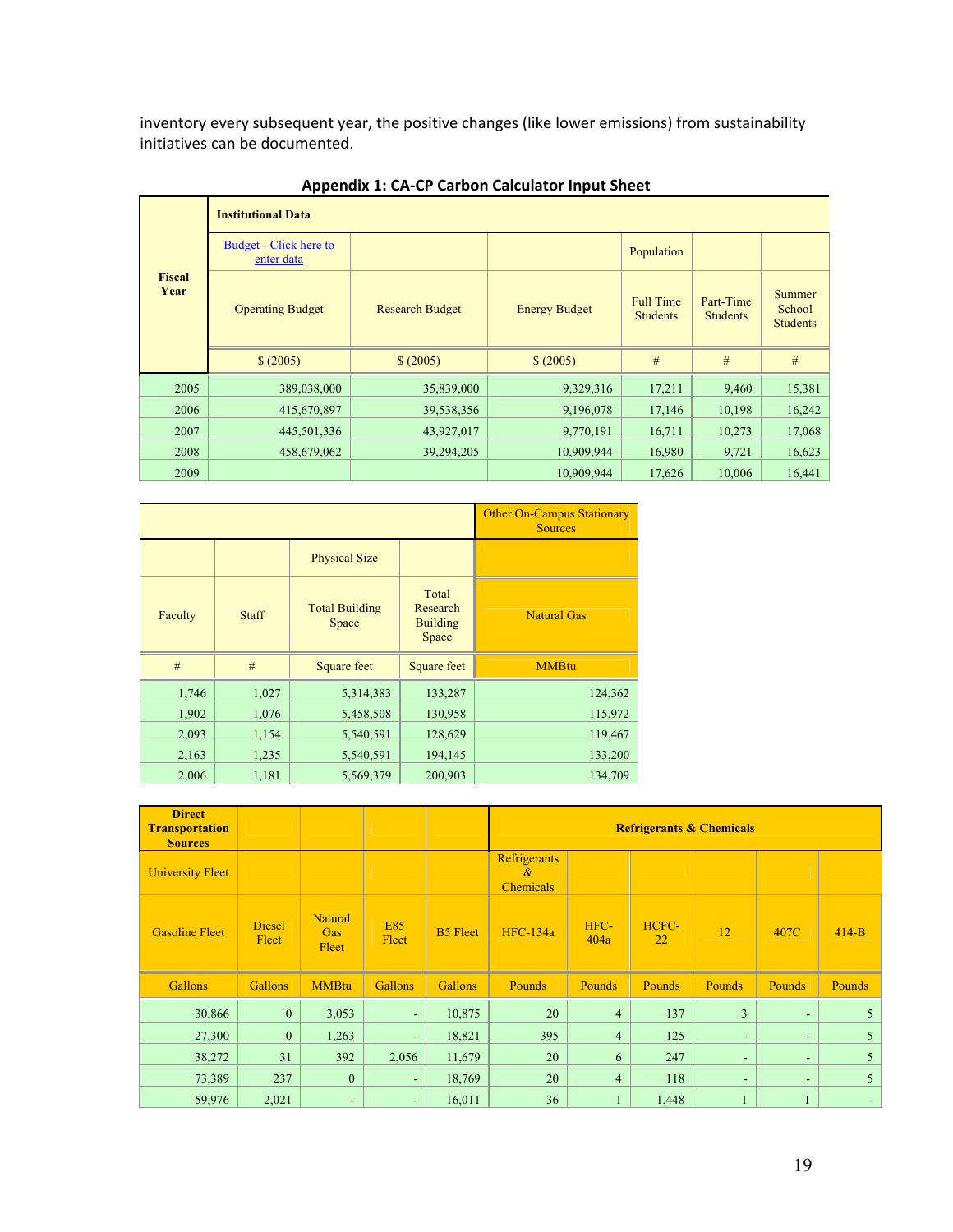| <b>Agriculture Sources</b>    |               |                |                     |                | <b>Purchased Electricity, Steam,</b><br>and Chilled Water |
|-------------------------------|---------------|----------------|---------------------|----------------|-----------------------------------------------------------|
| <b>Fertilizer Application</b> |               |                | Animal<br>Husbandry | Electricity    |                                                           |
| Synthetic                     | % Nitrogen    | Organic        | % Nitrogen          | <b>Horses</b>  | <b>CLICK TO SET eGRID</b><br><b>SUBREGION</b>             |
| <b>Pounds</b>                 | $\frac{0}{0}$ | <b>Pounds</b>  | $\frac{0}{0}$       | #              | kWh                                                       |
| 39,200                        | 21.00%        | $\blacksquare$ | $0.00\%$            | $\overline{2}$ | 87,056,830                                                |
| 49,075                        | 20.00%        | ٠              | $0.00\%$            | $\overline{2}$ | 89,853,220                                                |
| 63,092                        | 24.00%        | 3,000          | 6%                  | $\overline{2}$ | 95,591,687                                                |
| 14,805                        | 23.00%        | ٠              | $0.00\%$            | $\overline{2}$ | 96,513,111                                                |
| 23,538                        | 30.50%        | ٠              | $0.00\%$            | $\overline{2}$ | 102,405,528                                               |

# **Appendix 1: CA"CP Carbon Calculator Input Sheet,** *continued*

| <b>Commuting -</b><br>click here to<br>enter data |                             |            | <b>Directly Financed</b><br><b>Outsourced Travel</b> | <b>Solid Waste</b>                 |
|---------------------------------------------------|-----------------------------|------------|------------------------------------------------------|------------------------------------|
| Faculty / Staff<br>Commuting                      | <b>Student</b><br>Commuting |            | Other                                                | Landfilled<br>Waste                |
| Automobile                                        | Automobile                  | <b>Bus</b> | <b>Personal Mileage</b><br>Reimbursement             | <b>CH4 Recovery</b><br>and Flaring |
| Miles                                             | Miles                       | Miles      | Miles                                                | <b>Short Tons</b>                  |
| 9,765,521                                         | 42,652,124                  | 1,579,752  | 343,339                                              | 3,277                              |
| 10,504,232                                        | 43,171,672                  | 1,601,640  | 336,432                                              | 3,414                              |
| 11,466,266                                        | 42,400,230                  | 1,573,020  | 213,051                                              | 3,374                              |
| 11,982,025                                        | 42,386,645                  | 1,572,516  | 182,945                                              | 3,250                              |
| 12,832,397                                        | 42,295,915                  | 1,569,150  | 90,225                                               | 3,327                              |

| Paper                 |                       |                       |                       |  |  |  |  |  |
|-----------------------|-----------------------|-----------------------|-----------------------|--|--|--|--|--|
| Uncoated<br>Freesheet | Uncoated<br>Freesheet | Uncoated<br>Freesheet | Uncoated<br>Freesheet |  |  |  |  |  |
| 15% Recycled          | 30% Recycled          | 50%<br>Recycled       | 100% Recycled         |  |  |  |  |  |
| <b>lbs</b>            | <b>lbs</b>            | lbs                   | <b>lbs</b>            |  |  |  |  |  |
|                       |                       |                       |                       |  |  |  |  |  |
|                       |                       |                       |                       |  |  |  |  |  |
|                       |                       |                       |                       |  |  |  |  |  |
| 158                   | 38,114                | 1,175                 | 1,026                 |  |  |  |  |  |
| 36                    | 20,843                | 2,342                 | 2,943                 |  |  |  |  |  |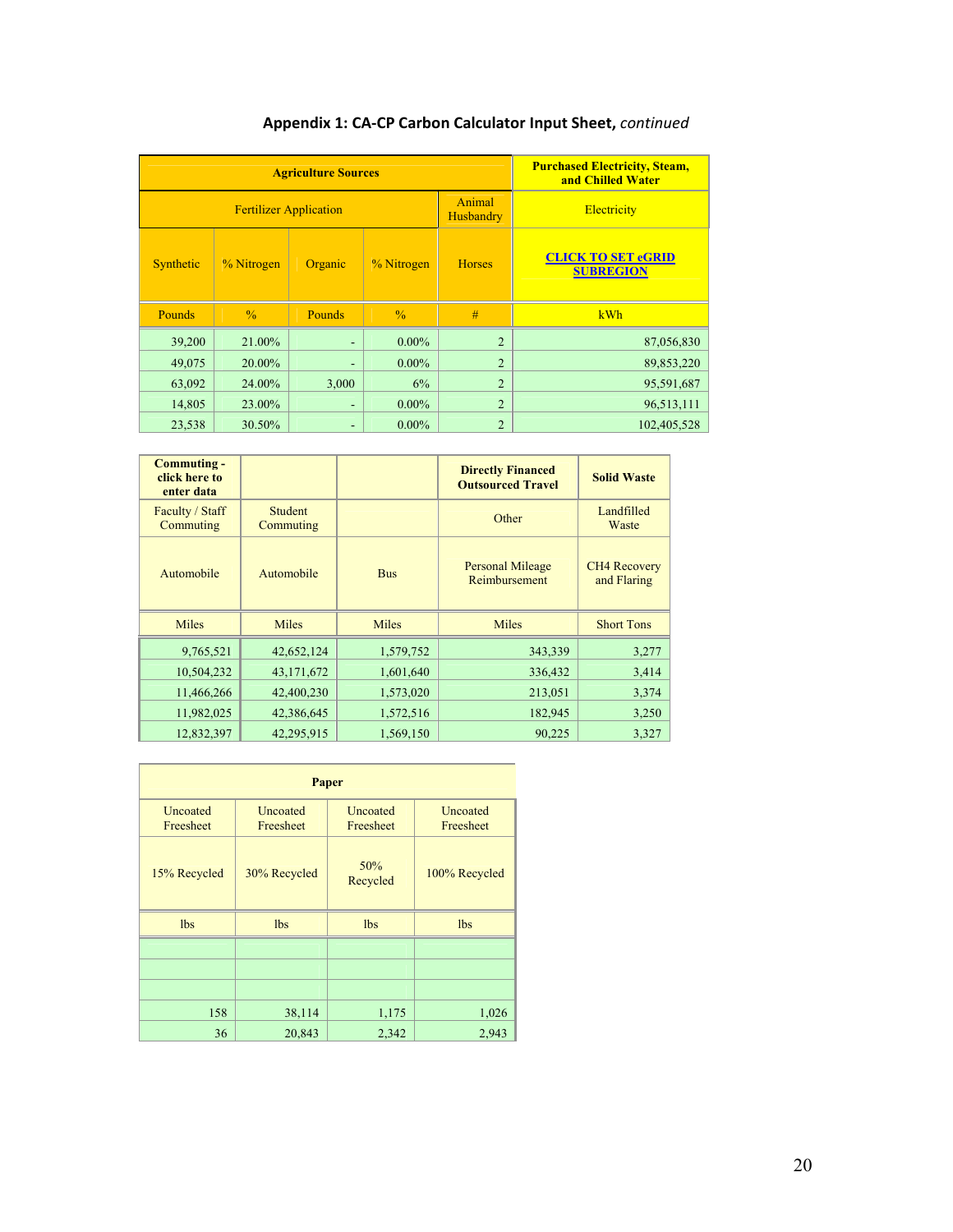# **Appendix 2: Emissions Summary Tables**

|  | ×<br>۰. | ۰. |  |
|--|---------|----|--|
|  |         |    |  |

| <b>MODULE</b>     | <b>Summary</b>                         |                                     |                 |                 |                   |                  |
|-------------------|----------------------------------------|-------------------------------------|-----------------|-----------------|-------------------|------------------|
| <b>WORKSHEET</b>  | <b>Overview of Annual Emissions</b>    |                                     |                 |                 |                   |                  |
| <b>UNIVERSITY</b> | <b>University of Nevada, Las Vegas</b> |                                     |                 |                 |                   |                  |
|                   |                                        |                                     |                 |                 |                   |                  |
| Select Year -->   | 2005                                   | <b>Energy</b><br><b>Consumption</b> | CO <sub>2</sub> | CH <sub>4</sub> | $N_2O$            | eCO <sub>2</sub> |
|                   |                                        | <b>MMBtu</b>                        | kg <sub>2</sub> | kg              | kg <sub>2</sub>   | Metric<br>Tonnes |
| <b>Scope 1</b>    | Co-gen Electricity                     |                                     |                 | $\blacksquare$  | $\blacksquare$    |                  |
|                   | Co-gen Steam                           |                                     |                 |                 |                   |                  |
|                   | <b>Other On-Campus Stationary</b>      | 124,361.7                           | 6,560,793.6     | 656.0           | 13.1              | 6,579.8          |
|                   | <b>Direct Transportation</b>           | 8,379.5                             | 532,521.7       | 102.7           | 22.6              | 541.6            |
|                   | Refrigerants & Chemicals               |                                     |                 |                 |                   | 139.3            |
|                   | Agriculture                            |                                     |                 | 47.3            | 116.1             | 35.4             |
| <b>Scope 2</b>    | <b>Purchased Electricity</b>           | 827,476.1                           | 53,038,118.5    | 796.5           | 661.8             | 53,252.3         |
|                   | <b>Purchased Steam / Chilled Water</b> |                                     |                 |                 |                   |                  |
| Scope 3           | Faculty / Staff Commuting              | 54,866.6                            | 3,847,276.0     | 769.6           | 264.9             | 3,943.4          |
|                   | <b>Student Commuting</b>               | 245,132.1                           | 17,201,154.1    | 3,383.7         | 1,167.1           | 17,624.5         |
|                   | <b>Directly Financed Air Travel</b>    |                                     |                 |                 |                   |                  |
|                   | Other Directly Financed Travel         | 1,929.0                             | 135,263.5       | 27.1            | 9.3               | 138.6            |
|                   | <b>Study Abroad Air Travel</b>         |                                     |                 |                 |                   |                  |
|                   | <b>Solid Waste</b>                     | $\overline{\phantom{a}}$            | $\blacksquare$  | 40,052.0        | $\blacksquare$    | 921.2            |
|                   | Wastewater                             | $\blacksquare$                      |                 |                 |                   |                  |
|                   | Paper                                  |                                     |                 |                 |                   |                  |
|                   | Scope 2 T&D Losses                     | 81,838.3                            | 5,245,528.2     | 78.8            | 65.5              | 5,266.7          |
| <b>Offsets</b>    | Additional                             |                                     |                 |                 |                   |                  |
|                   | Non-Additional                         |                                     |                 |                 |                   |                  |
| <b>Totals</b>     | Scope 1                                | 132,741.2                           | 7,093,315.3     | 806.0           | 151.7             | 7,296.0          |
|                   | Scope 2                                | 827,476.1                           | 53,038,118.5    | 796.5           | 661.8             | 53,252.3         |
|                   | Scope 3                                | 383,766.1                           | 26,429,221.8    | 44,311.1        | 1,506.8           | 27,894.4         |
|                   | All Scopes                             | 1,343,983.4                         | 86,560,655.6    | 45,913.6        | 2,320.3           | 88,442.7         |
|                   | All Offsets                            |                                     |                 |                 |                   |                  |
|                   |                                        |                                     |                 |                 | <b>Net</b>        |                  |
|                   |                                        |                                     |                 |                 | <b>Emissions:</b> | 88,442.7         |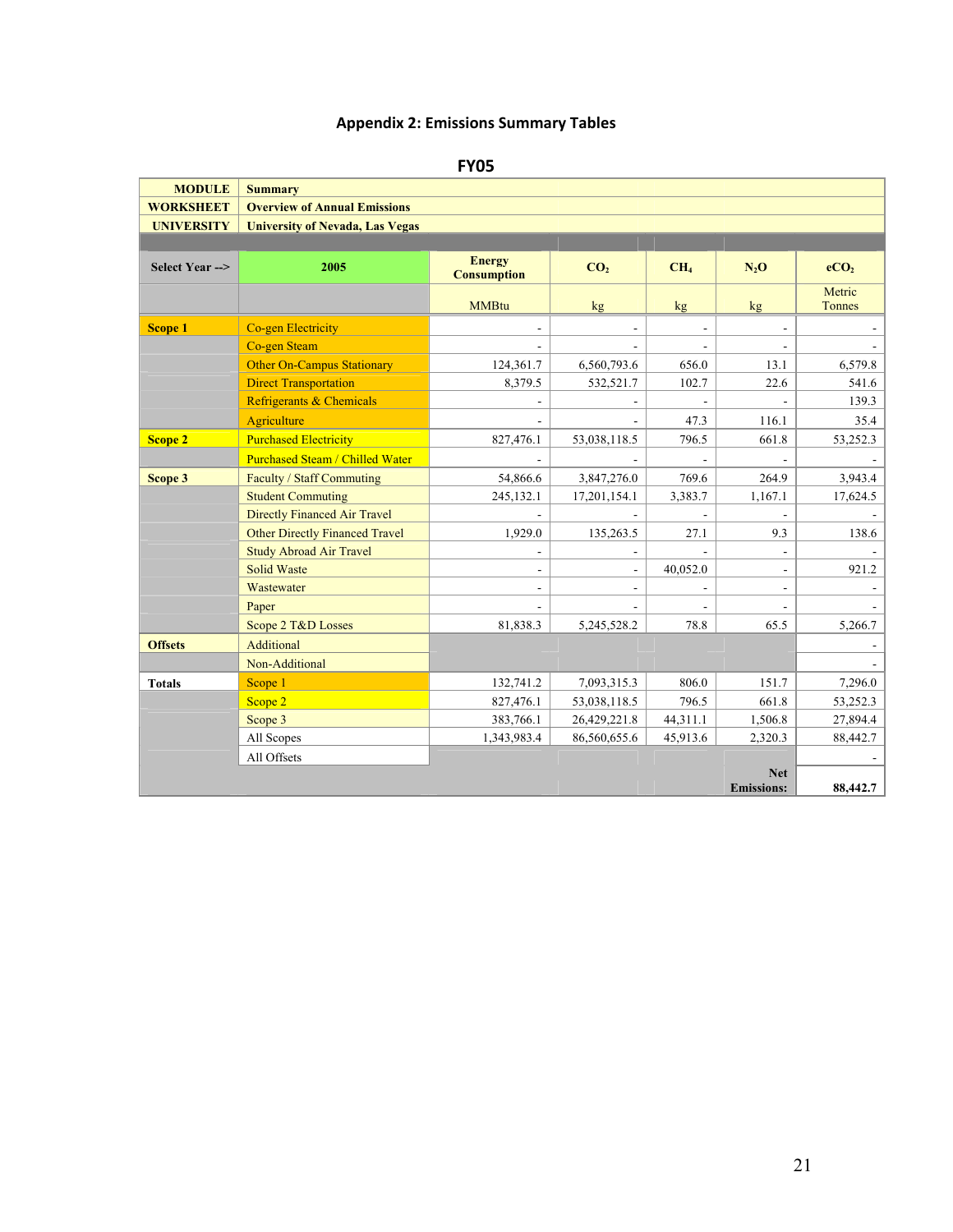# **Appendix 2: Emissions Summary Tables,** *continued*

| ×<br>۰.<br>w<br>۰. |
|--------------------|
|--------------------|

| <b>MODULE</b>     | <b>Summary</b>                         |                                     |                 |                 |                                 |                  |
|-------------------|----------------------------------------|-------------------------------------|-----------------|-----------------|---------------------------------|------------------|
| <b>WORKSHEET</b>  | <b>Overview of Annual Emissions</b>    |                                     |                 |                 |                                 |                  |
| <b>UNIVERSITY</b> | <b>University of Nevada, Las Vegas</b> |                                     |                 |                 |                                 |                  |
|                   |                                        |                                     |                 |                 |                                 |                  |
| Select Year -->   | 2006                                   | <b>Energy</b><br><b>Consumption</b> | CO <sub>2</sub> | CH <sub>4</sub> | $N_2O$                          | eCO <sub>2</sub> |
|                   |                                        | <b>MMBtu</b>                        | kg <sub>2</sub> | kg <sub>2</sub> | kg <sub>2</sub>                 | Metric<br>Tonnes |
| <b>Scope 1</b>    | Co-gen Electricity                     |                                     |                 |                 |                                 |                  |
|                   | Co-gen Steam                           |                                     |                 |                 |                                 |                  |
|                   | <b>Other On-Campus Stationary</b>      | 115,971.5                           | 6,118,162.4     | 611.7           | 12.2                            | 6,135.9          |
|                   | <b>Direct Transportation</b>           | 7,239.3                             | 482,141.2       | 75.9            | 21.7                            | 490.3            |
|                   | Refrigerants & Chemicals               |                                     |                 |                 |                                 | 339.1            |
|                   | <b>Agriculture</b>                     |                                     |                 | 47.3            | 138.3                           | 42.0             |
| <b>Scope 2</b>    | <b>Purchased Electricity</b>           | 844,735.1                           | 52,813,004.3    | 922.6           | 582.9                           | 53,006.8         |
|                   | <b>Purchased Steam / Chilled Water</b> |                                     |                 |                 |                                 |                  |
| Scope 3           | Faculty / Staff Commuting              | 59,017.0                            | 4,138,302.3     | 827.8           | 284.9                           | 4,241.7          |
|                   | <b>Student Commuting</b>               | 248,127.3                           | 17,411,348.2    | 3,425.0         | 1,181.4                         | 17,839.8         |
|                   | <b>Directly Financed Air Travel</b>    |                                     |                 |                 |                                 |                  |
|                   | <b>Other Directly Financed Travel</b>  | 1,890.2                             | 132,542.7       | 26.5            | 9.1                             | 135.9            |
|                   | <b>Study Abroad Air Travel</b>         |                                     |                 |                 |                                 |                  |
|                   | <b>Solid Waste</b>                     | $\blacksquare$                      | ÷               | 41,724.3        | $\blacksquare$                  | 959.7            |
|                   | Wastewater                             | $\blacksquare$                      |                 |                 |                                 |                  |
|                   | Paper                                  |                                     |                 |                 |                                 |                  |
|                   | Scope 2 T&D Losses                     | 83,545.2                            | 5,223,264.2     | 91.2            | 57.6                            | 5,242.4          |
| <b>Offsets</b>    | Additional                             |                                     |                 |                 |                                 |                  |
|                   | Non-Additional                         |                                     |                 |                 |                                 |                  |
| <b>Totals</b>     | Scope 1                                | 123,210.8                           | 6,600,303.6     | 735.0           | 172.3                           | 7,007.3          |
|                   | Scope 2                                | 844,735.1                           | 52,813,004.3    | 922.6           | 582.9                           | 53,006.8         |
|                   | Scope 3                                | 392,579.7                           | 26,905,457.4    | 46,094.8        | 1,533.1                         | 28,419.4         |
|                   | All Scopes                             | 1,360,525.6                         | 86,318,765.2    | 47,752.4        | 2,288.3                         | 88,433.5         |
|                   | All Offsets                            |                                     |                 |                 |                                 |                  |
|                   |                                        |                                     |                 |                 | <b>Net</b><br><b>Emissions:</b> | 88,433.5         |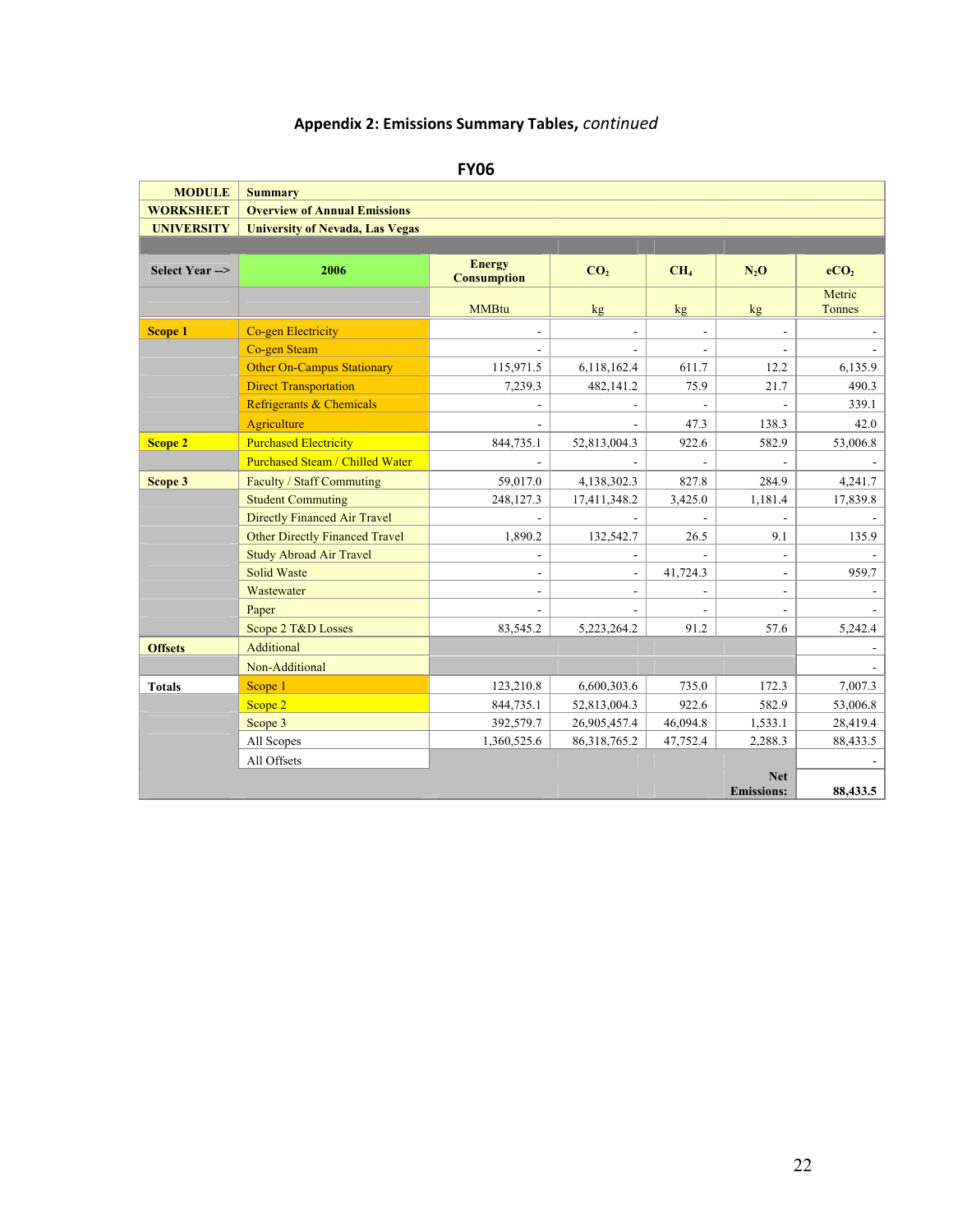# **Appendix 2: Emissions Summary Tables,** *continued*

| ×<br>۰. |
|---------|
|---------|

| <b>MODULE</b>     | <b>Summary</b>                         |                                     |                 |                 |                                 |                  |  |  |  |
|-------------------|----------------------------------------|-------------------------------------|-----------------|-----------------|---------------------------------|------------------|--|--|--|
| <b>WORKSHEET</b>  | <b>Overview of Annual Emissions</b>    |                                     |                 |                 |                                 |                  |  |  |  |
| <b>UNIVERSITY</b> | <b>University of Nevada, Las Vegas</b> |                                     |                 |                 |                                 |                  |  |  |  |
|                   |                                        |                                     |                 |                 |                                 |                  |  |  |  |
| Select Year -->   | 2007                                   | <b>Energy</b><br><b>Consumption</b> | CO <sub>2</sub> | CH <sub>4</sub> | $N_2O$                          | eCO <sub>2</sub> |  |  |  |
|                   |                                        | <b>MMBtu</b>                        | kg <sub>2</sub> | kg <sub>2</sub> | kg                              | Metric<br>Tonnes |  |  |  |
| <b>Scope 1</b>    | Co-gen Electricity                     | $\blacksquare$                      |                 |                 |                                 |                  |  |  |  |
|                   | Co-gen Steam                           |                                     |                 |                 |                                 |                  |  |  |  |
|                   | <b>Other On-Campus Stationary</b>      | 119,467.2                           | 6,302,580.7     | 630.2           | 12.6                            | 6,320.8          |  |  |  |
|                   | <b>Direct Transportation</b>           | 6,938.3                             | 466,495.2       | 82.7            | 27.4                            | 476.5            |  |  |  |
|                   | Refrigerants & Chemicals               |                                     |                 |                 |                                 | 214.1            |  |  |  |
|                   | Agriculture                            |                                     |                 | 47.3            | 215.8                           | 65.0             |  |  |  |
| <b>Scope 2</b>    | <b>Purchased Electricity</b>           | 893,406.1                           | 54,221,136.0    | 902.4           | 570.1                           | 54,410.6         |  |  |  |
|                   | <b>Purchased Steam / Chilled Water</b> |                                     |                 |                 |                                 |                  |  |  |  |
| Scope 3           | Faculty / Staff Commuting              | 64,422.1                            | 4,517,310.3     | 903.6           | 311.0                           | 4,630.2          |  |  |  |
|                   | <b>Student Commuting</b>               | 243,693.5                           | 17,100,221.6    | 3,363.8         | 1,160.3                         | 17,521.0         |  |  |  |
|                   | <b>Directly Financed Air Travel</b>    |                                     |                 |                 |                                 |                  |  |  |  |
|                   | Other Directly Financed Travel         | 1,197.0                             | 83,934.8        | 16.8            | 5.8                             | 86.0             |  |  |  |
|                   | <b>Study Abroad Air Travel</b>         | $\blacksquare$                      |                 |                 |                                 |                  |  |  |  |
|                   | <b>Solid Waste</b>                     | $\blacksquare$                      | ÷.              | 41,241.9        | $\blacksquare$                  | 948.6            |  |  |  |
|                   | Wastewater                             | $\blacksquare$                      |                 |                 |                                 |                  |  |  |  |
|                   | Paper                                  |                                     |                 |                 |                                 |                  |  |  |  |
|                   | Scope 2 T&D Losses                     | 88,358.8                            | 5,362,529.9     | 89.2            | 56.4                            | 5,381.3          |  |  |  |
| <b>Offsets</b>    | Additional                             |                                     |                 |                 |                                 |                  |  |  |  |
|                   | Non-Additional                         |                                     |                 |                 |                                 |                  |  |  |  |
| <b>Totals</b>     | Scope 1                                | 126,405.5                           | 6,769,075.9     | 760.2           | 255.8                           | 7,076.4          |  |  |  |
|                   | Scope 2                                | 893,406.1                           | 54,221,136.0    | 902.4           | 570.1                           | 54,410.6         |  |  |  |
|                   | Scope 3                                | 397,671.4                           | 27,063,996.6    | 45,615.3        | 1,533.4                         | 28,567.0         |  |  |  |
|                   | All Scopes                             | 1,417,483.0                         | 88,054,208.4    | 47,277.9        | 2,359.4                         | 90,054.1         |  |  |  |
|                   | All Offsets                            |                                     |                 |                 |                                 |                  |  |  |  |
|                   |                                        |                                     |                 |                 | <b>Net</b><br><b>Emissions:</b> | 90,054.1         |  |  |  |